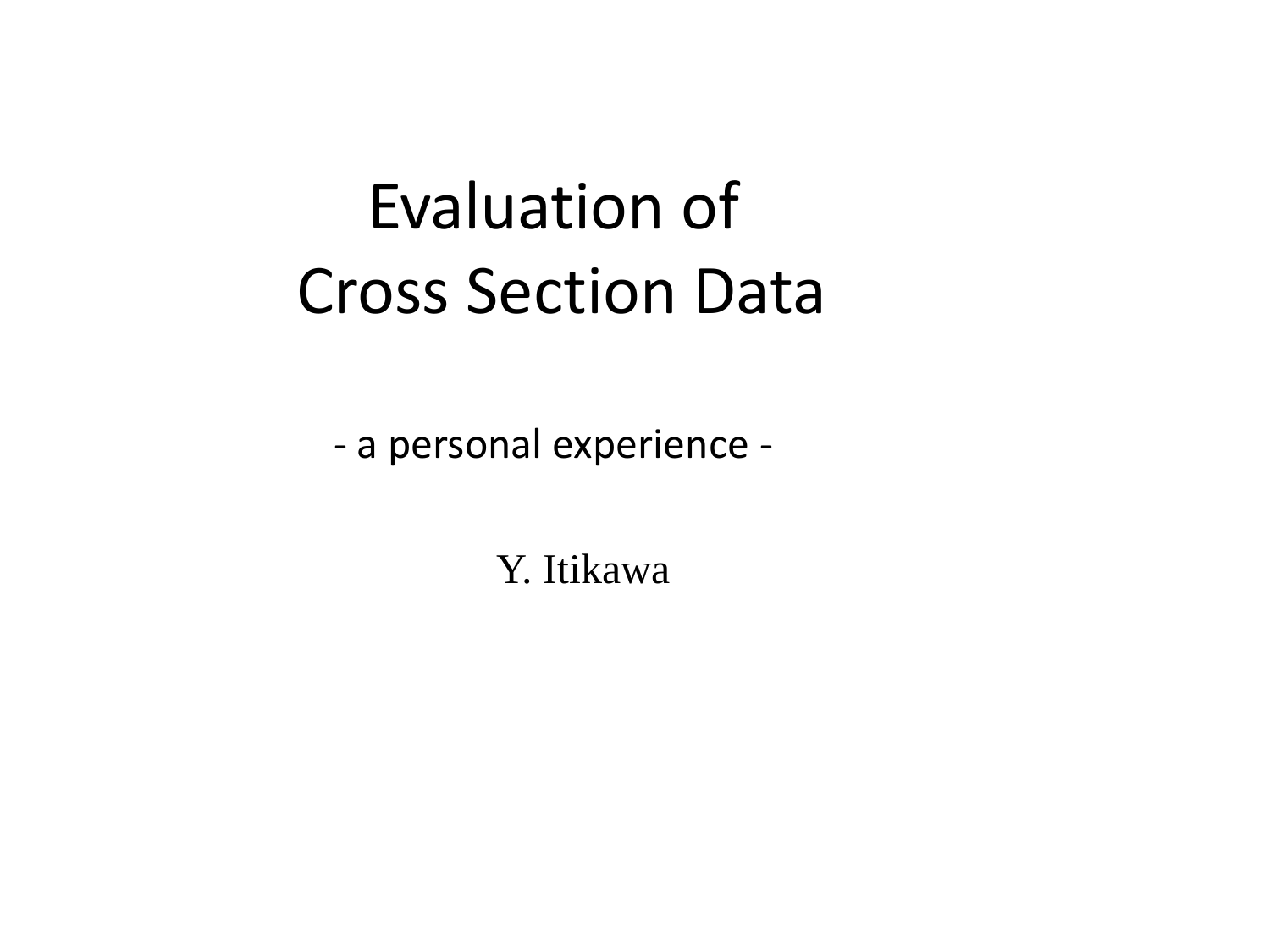Review and compilation of cross section data for electron collisions with molecules

- N<sub>2</sub> JPCRD 35, 31 (2006)
- O<sub>2</sub> JPCRD 38, 1 (2009)
- H<sub>2</sub> JPCRD 37, 913 (2008)
- CO<sub>2</sub> JPCRD 31, 749 (2002)
- H<sub>2</sub>O JPCRD 34, 1 (2005)

JPCRD=J. Phys. Chem. Ref. Data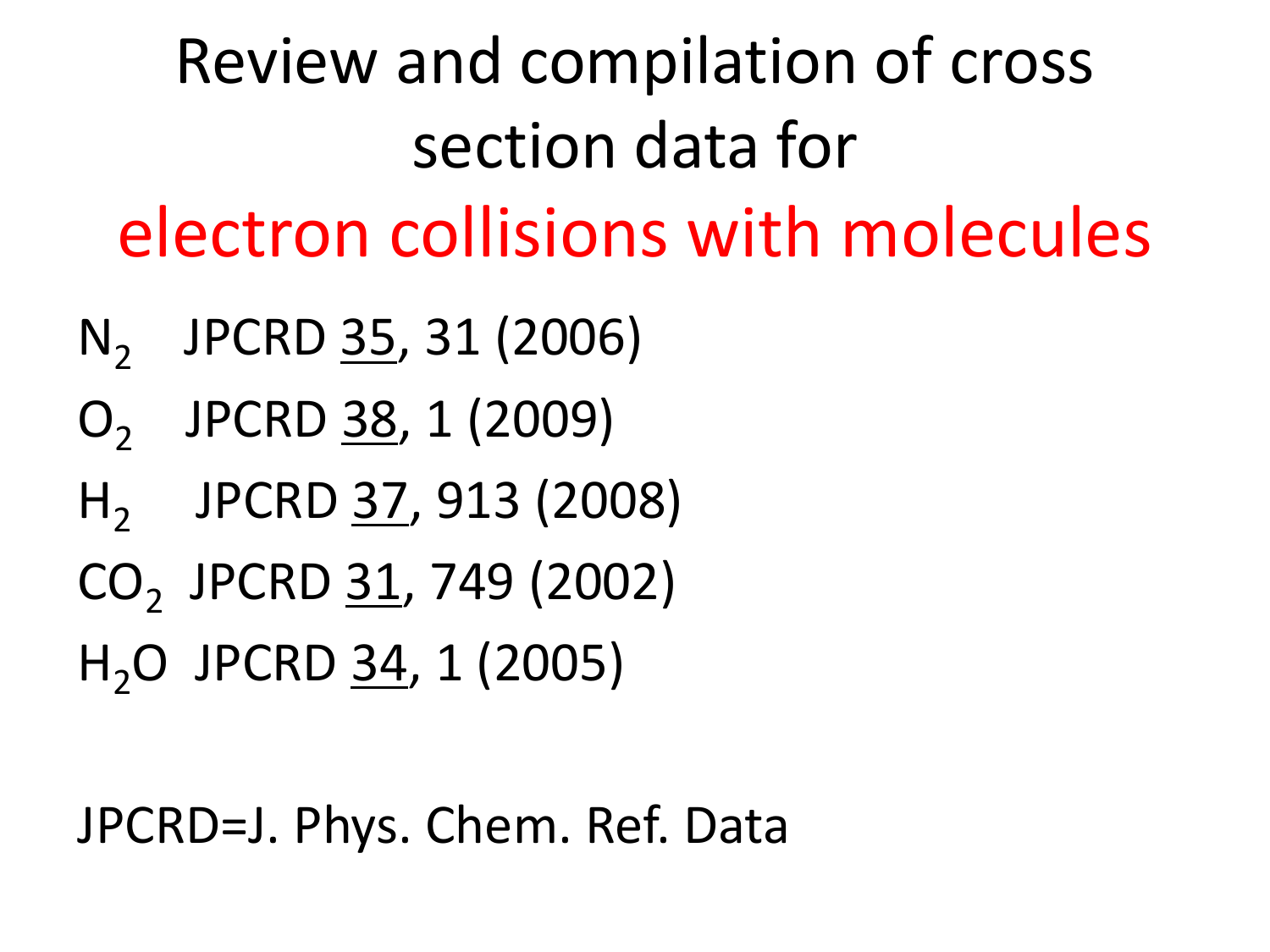Process of data compilation

- literature survey
- collection of numerical data
- evaluation of the collected data
- recommendation of the best values

**"Data evaluation"** is the most important but most difficult part. We have no standard method of it.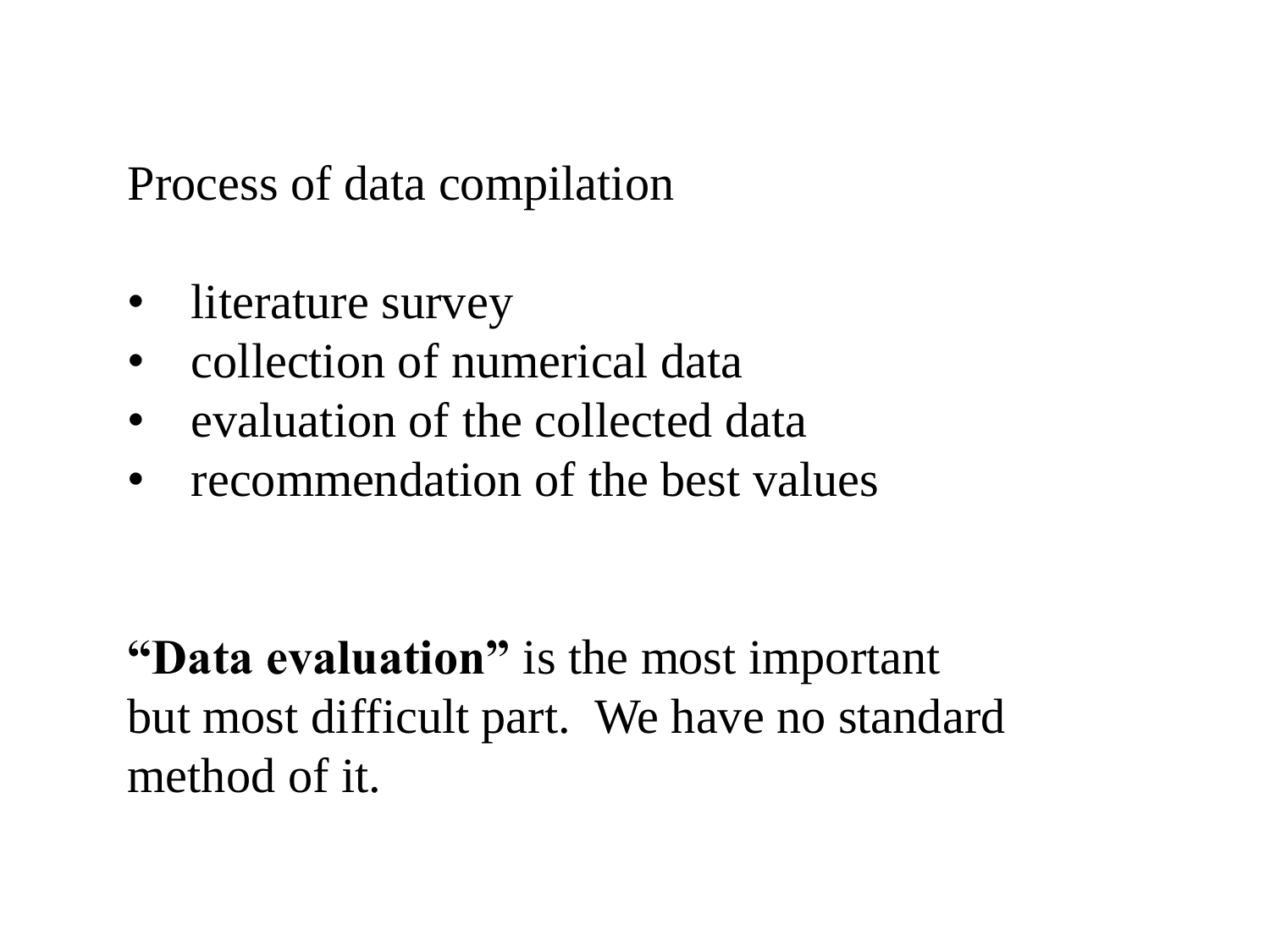For data evaluation,

the following points should be taken into account:

- **(1) Quoted uncertainty**
- **(2) Agreement among the data obtained by different authors / methods**
- **(3) How the absolute values were determined**
- **(4) Physics involved**
- **(5) Consistency between related but different quantities**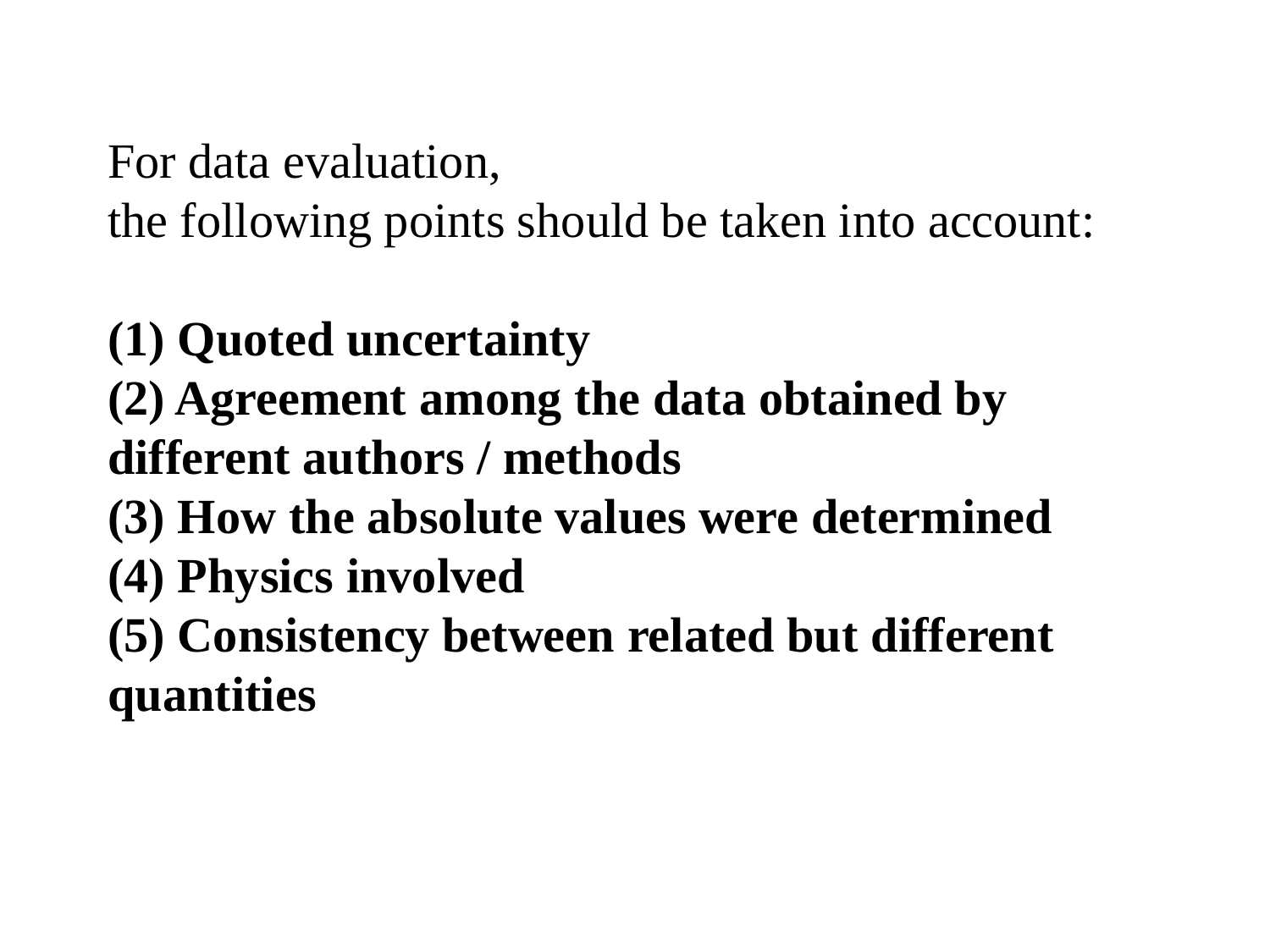## **(1) Quoted uncertainty**

Most of the experimental people estimate and report the error (uncertainty) of their result.

Primarily we consider those quoted uncertainties.

But the cited error is the **statistical** one. We should ask:

How much is the **systematic** error ?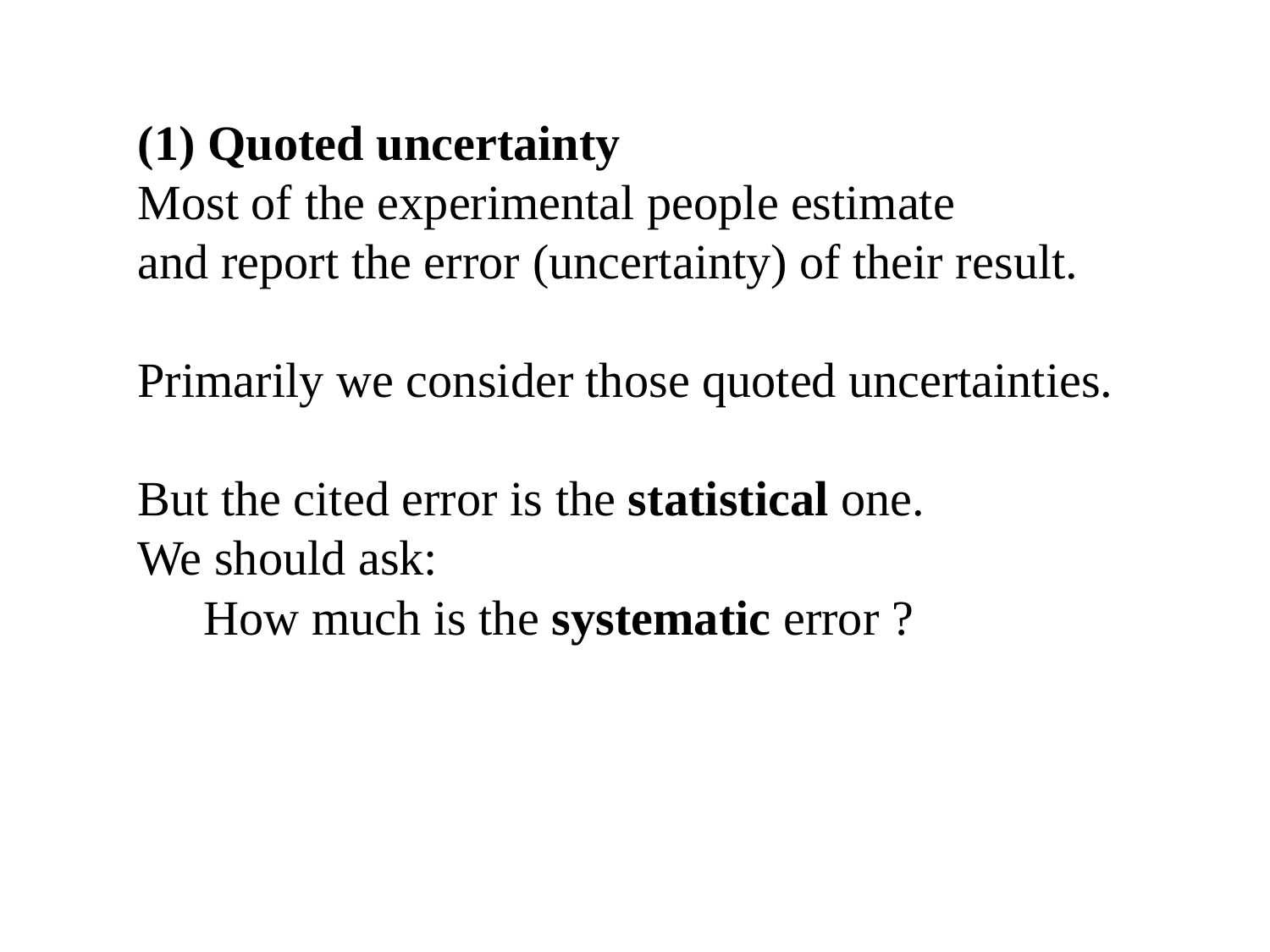To see **the systematic error**, we consider

**(2) Agreement among the data obtained by different groups of authors**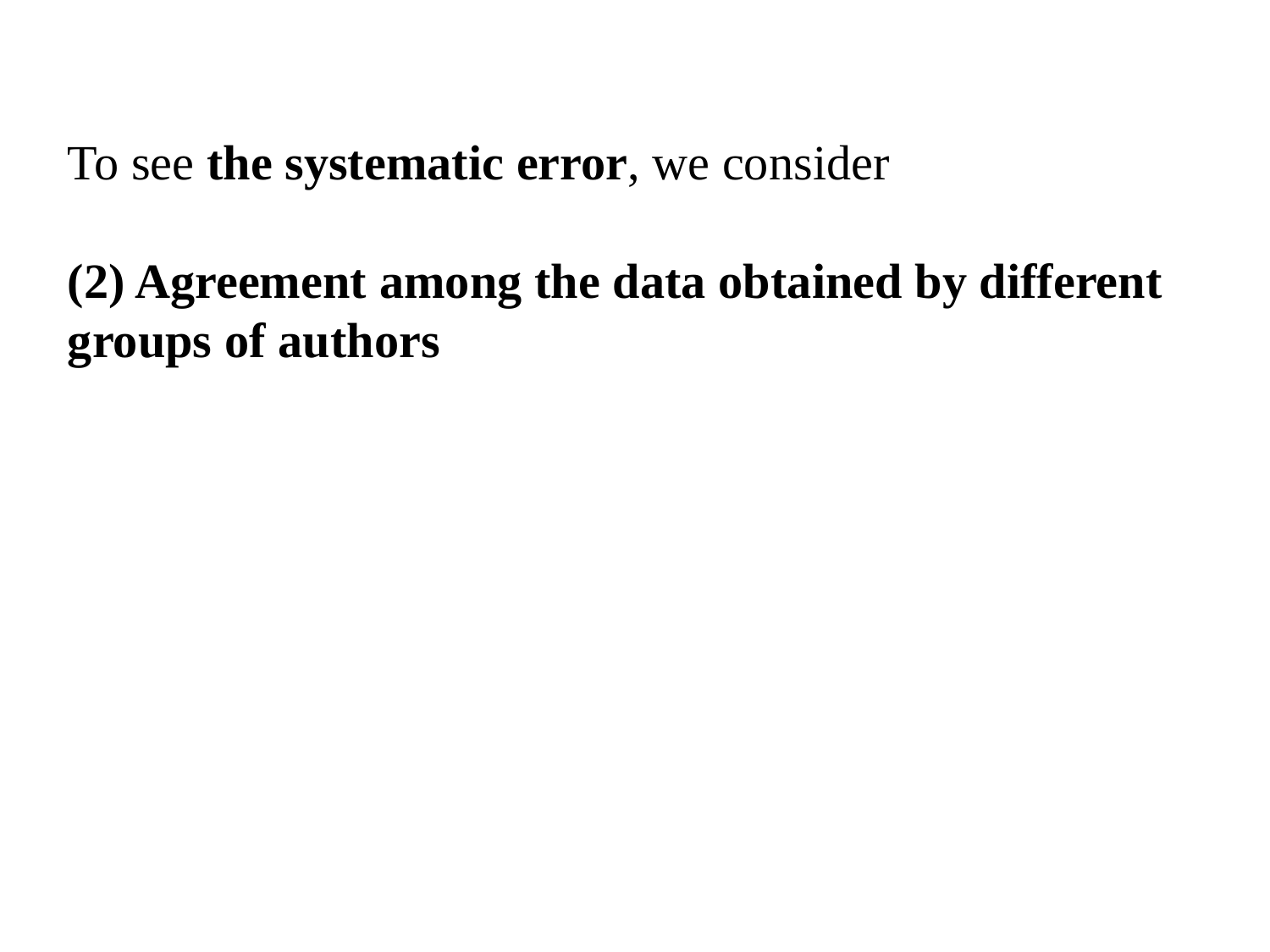# $e + O<sub>2</sub>$ excitation of  $a^{1}\Delta_{g}$  state

 Middleton, Phys. Rev. Lett. 69, 2495 (1992) Doering, J. Geophys. Res. A 97, 12267 (1992) Shyn, Phys. Rev. A 47, 1006 (1993) Linert, Chem. Phys. Lett. 429, 395 (2006)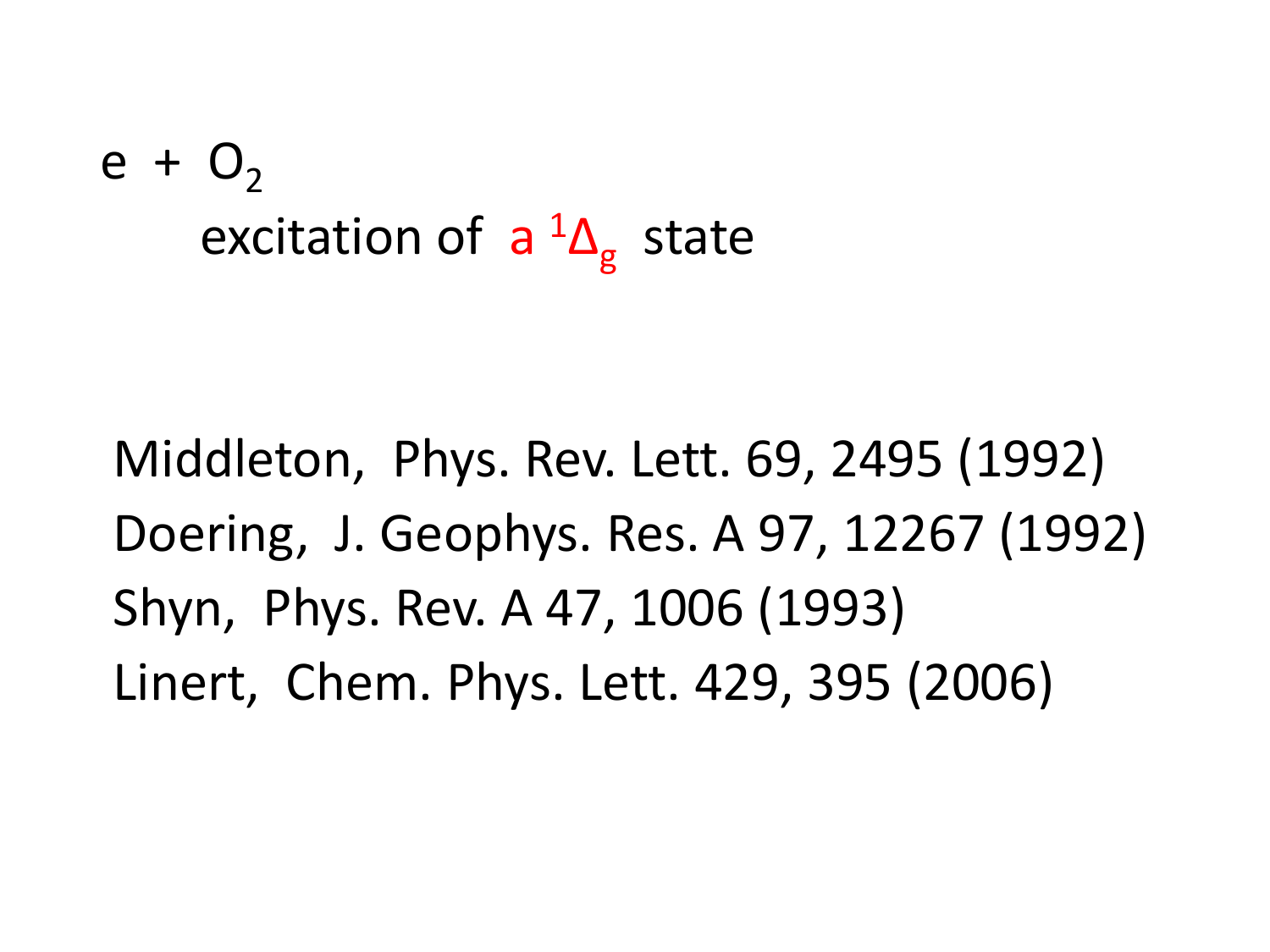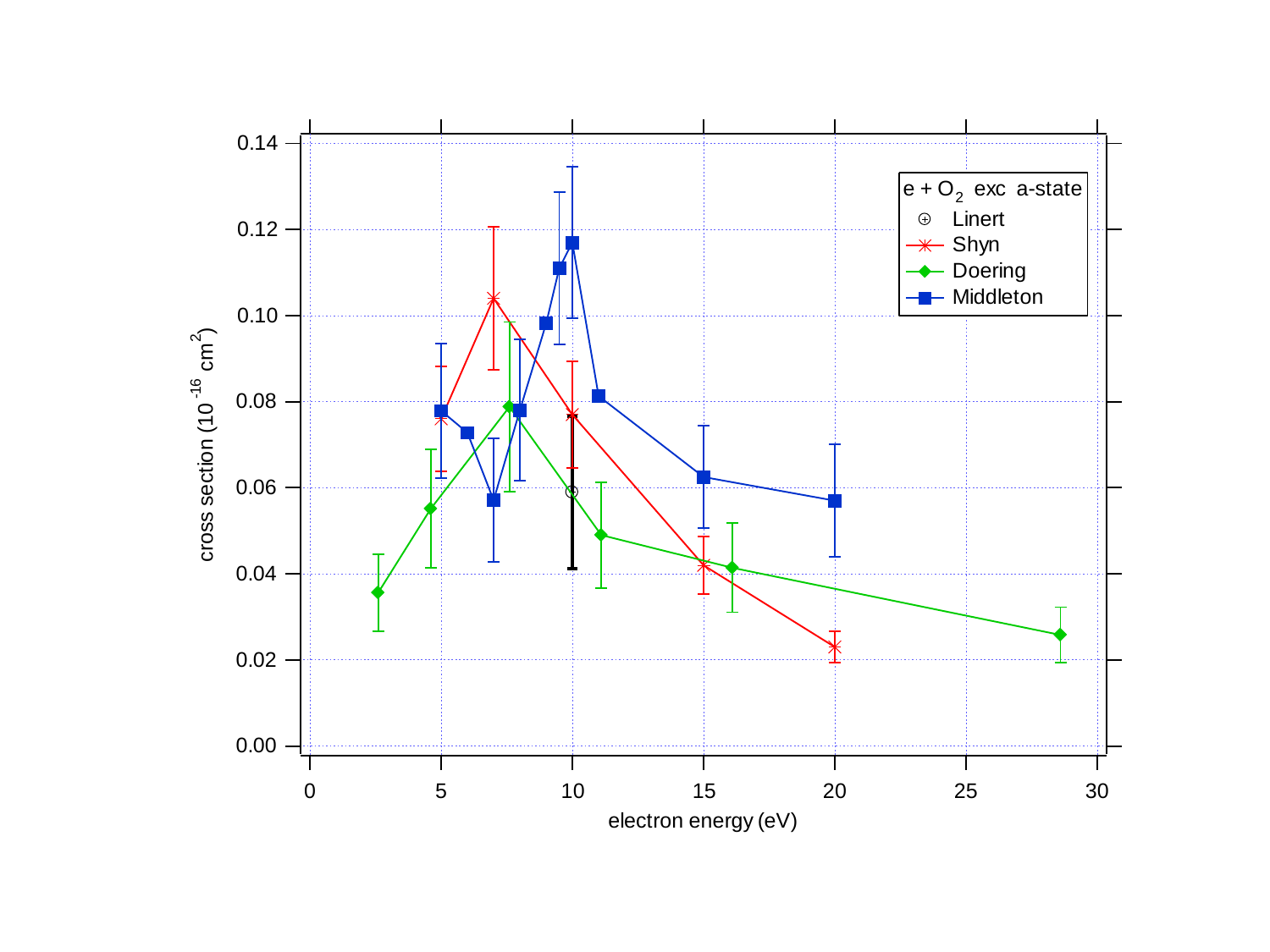Middleton's data have a different energy dependence. Others are in general agreement with each other.

Then Shyn's values are recommended. Linert data are the newest but only at 10 eV.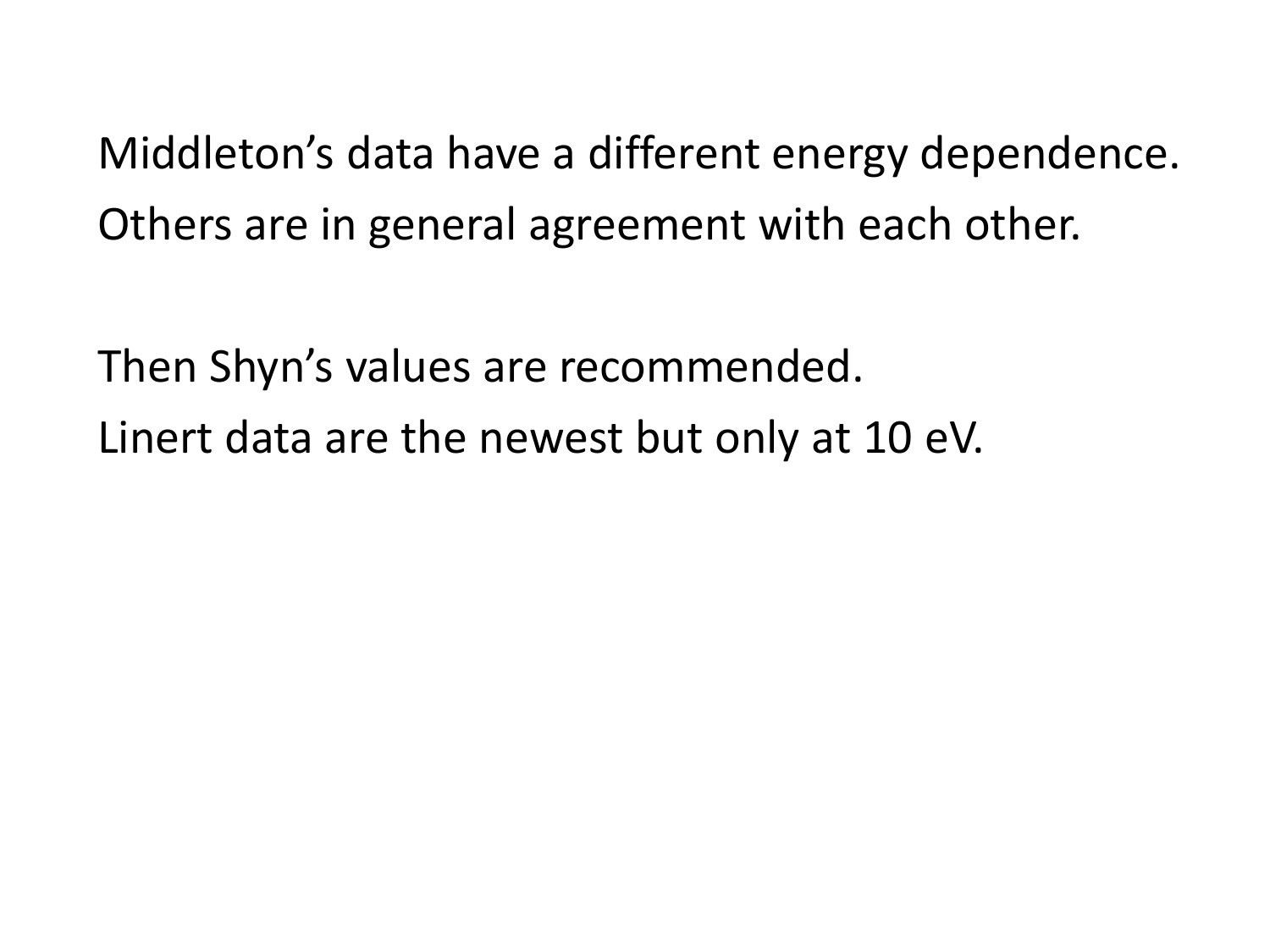### In JPCRD 2009

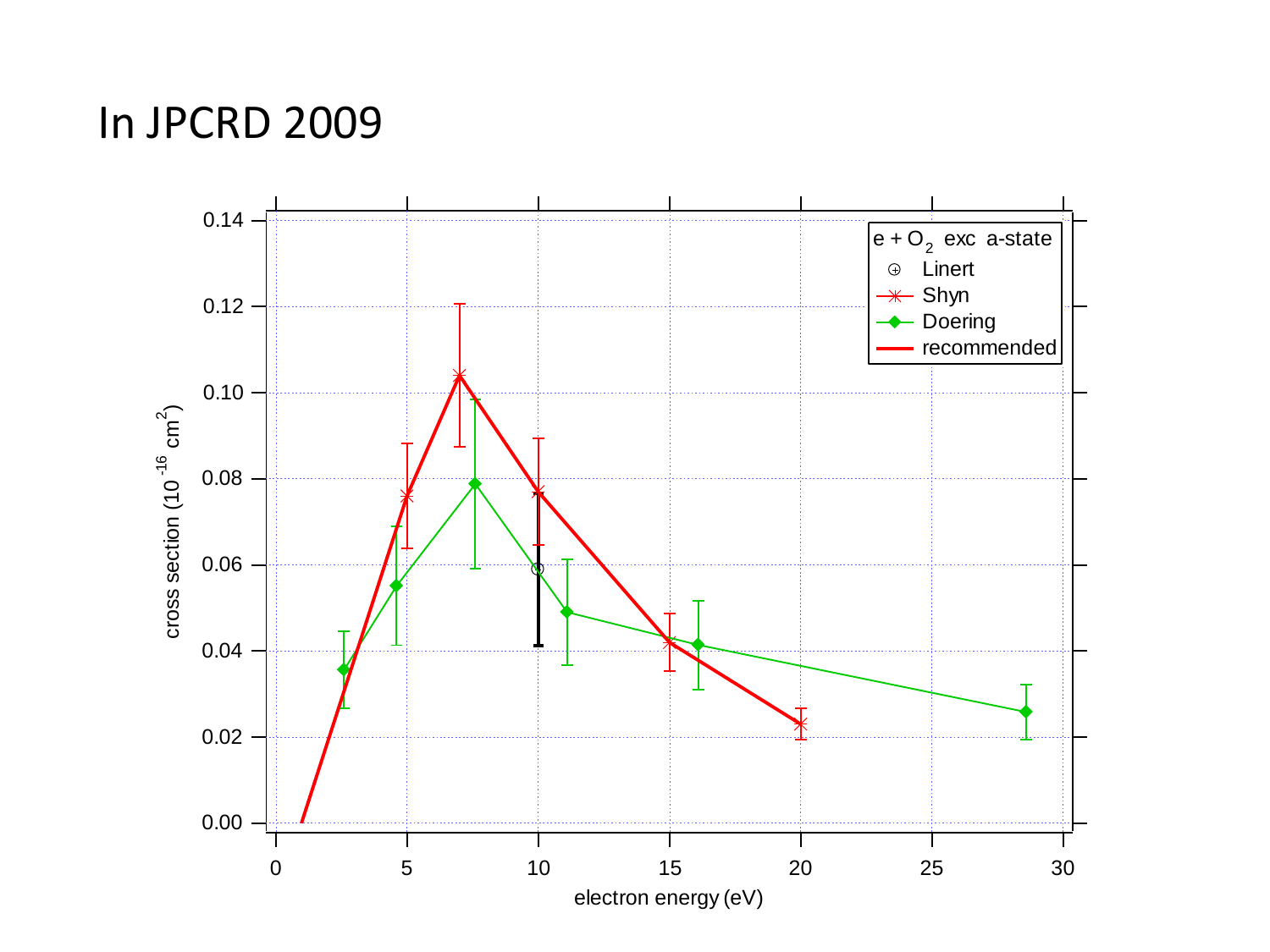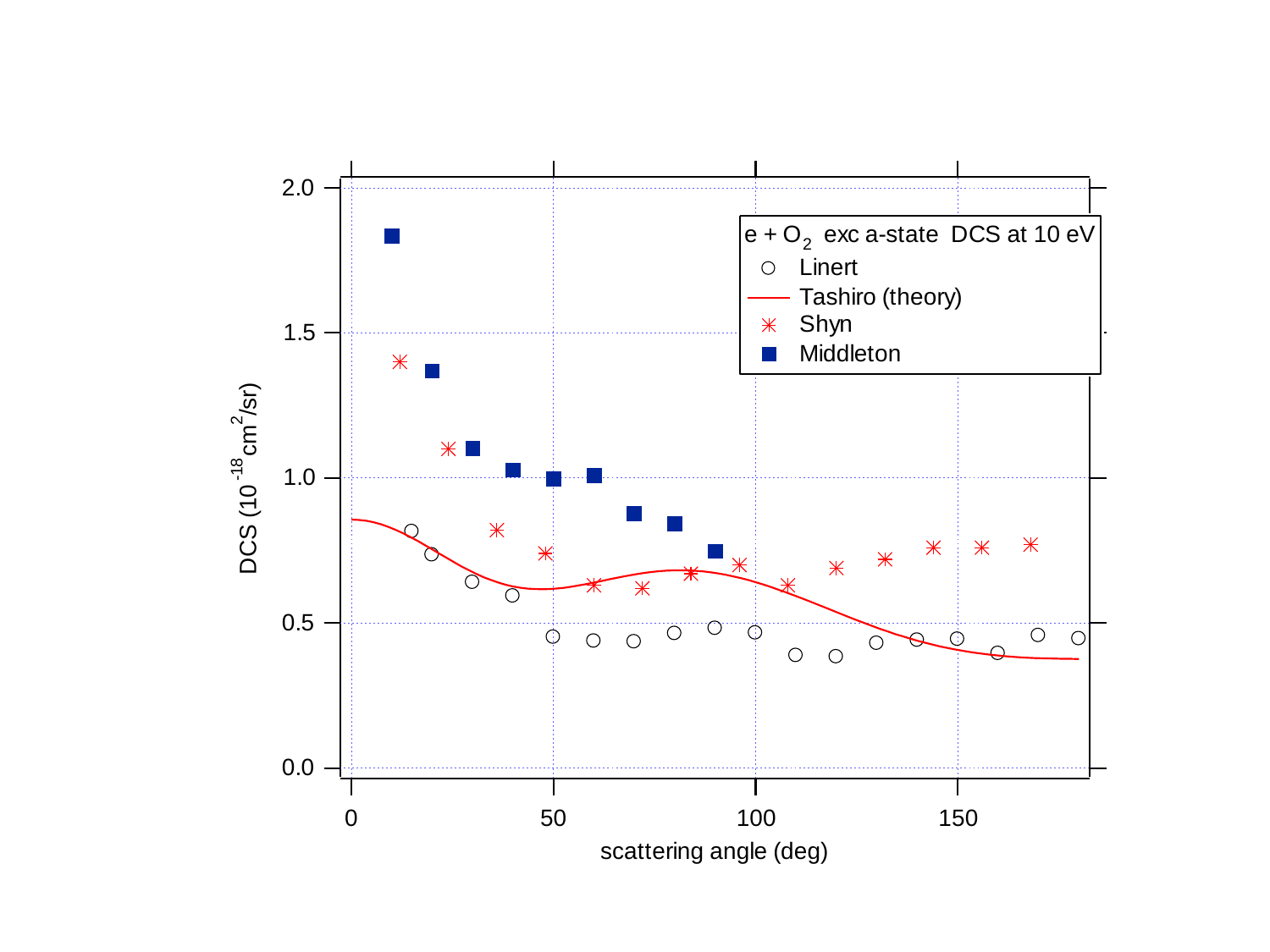$e + O_2$ excitation of  $B^3\Sigma_u^-$  state

Before JPCRD 2009

 Wakiya, J. Phys. B 11, 3913 (1978) Shyn, Phys. Rev. A 50, 4794 (1994)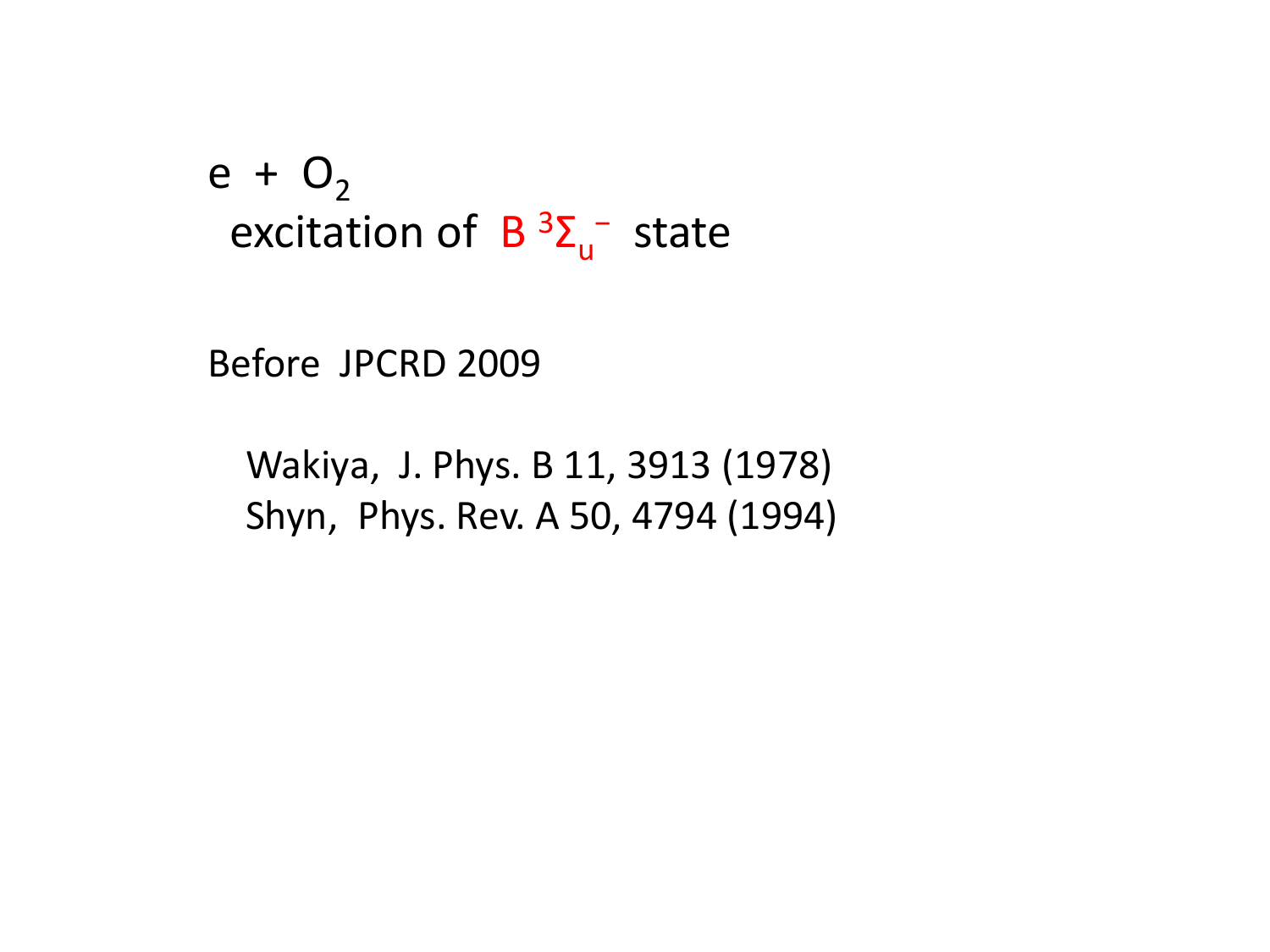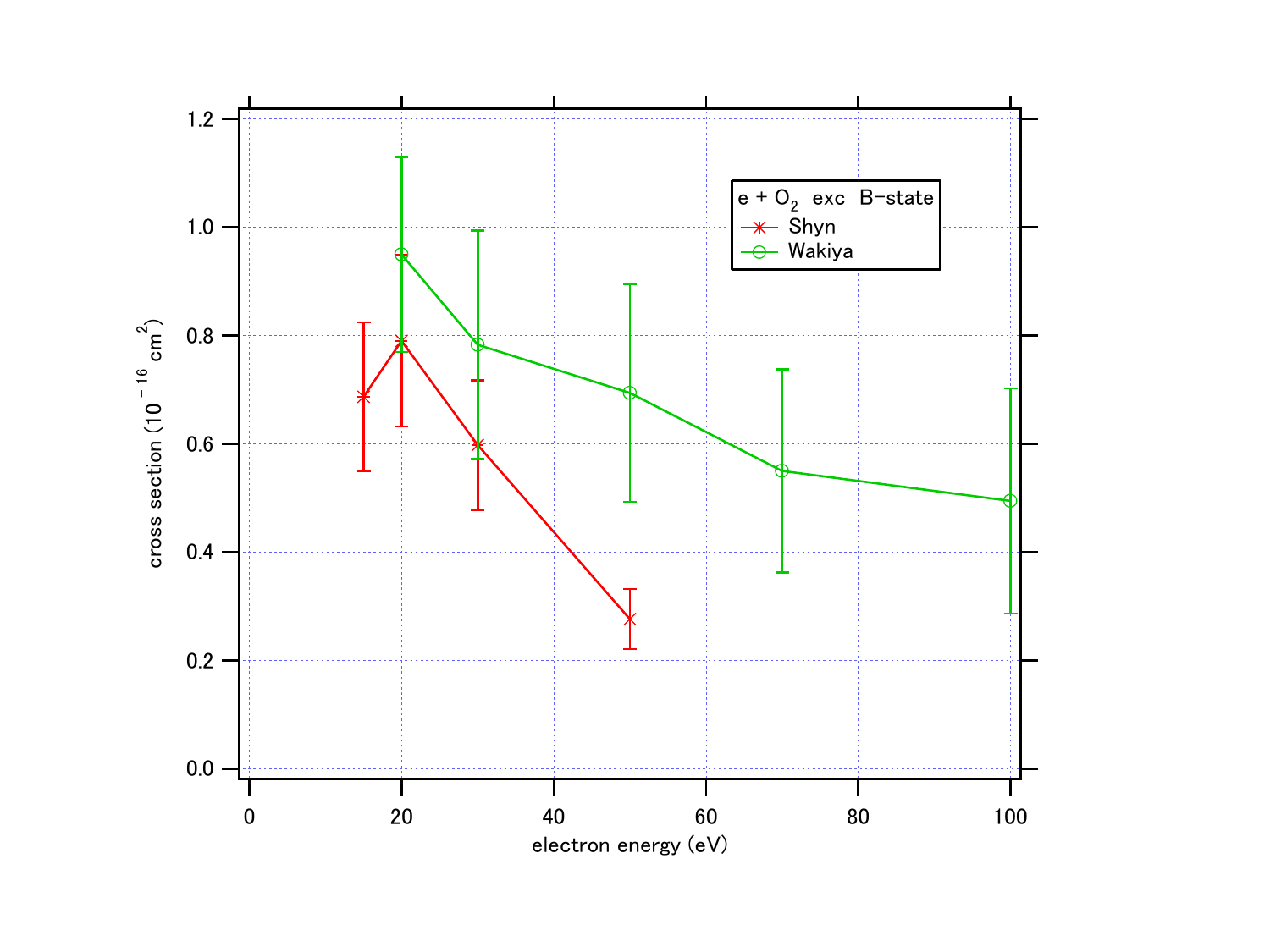### In 2011

## a new measurement reported by Tanaka's group

Suzuki, J. Chem. Phys. 134, 064311 (2011)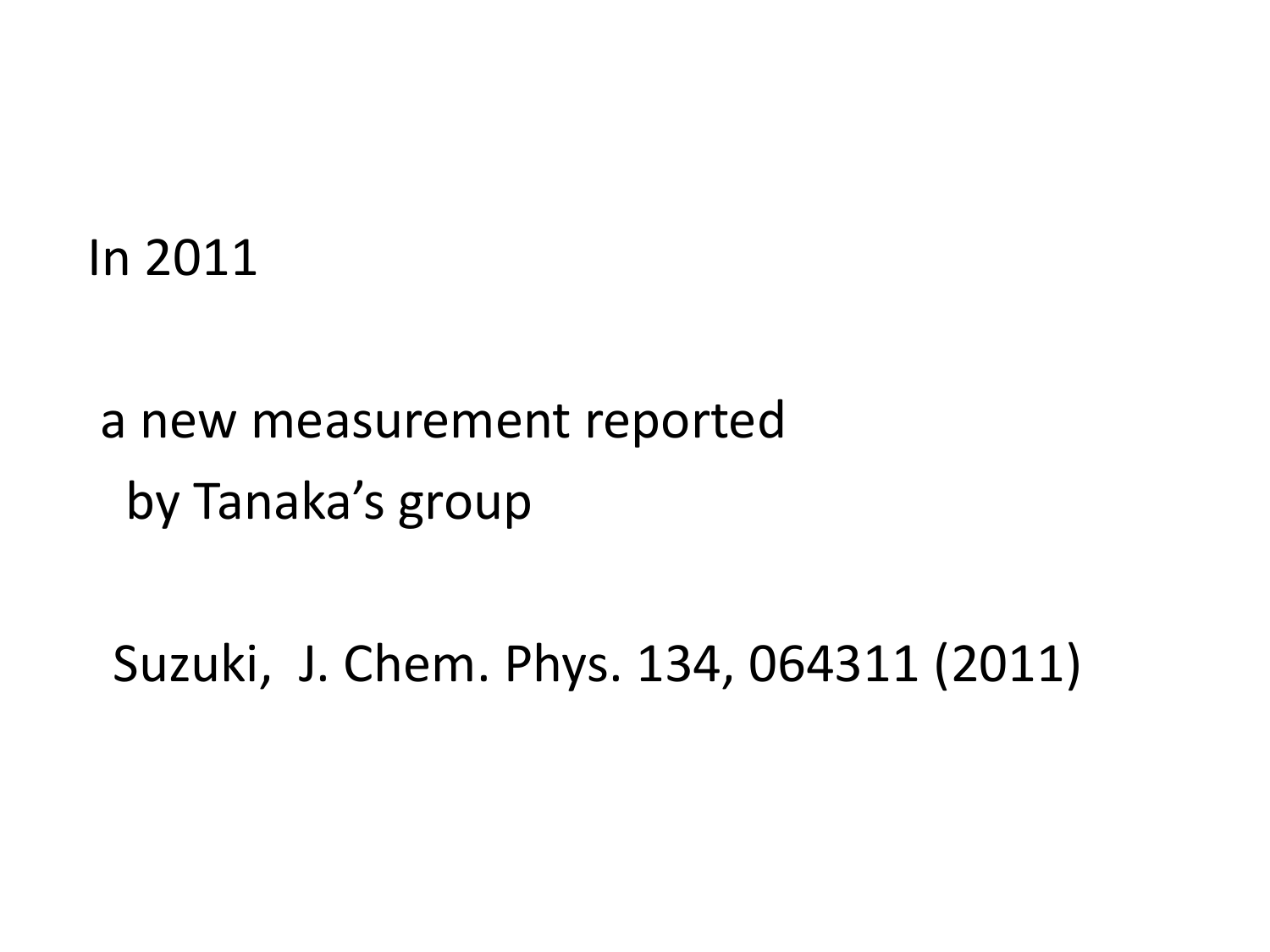

Which is the best ?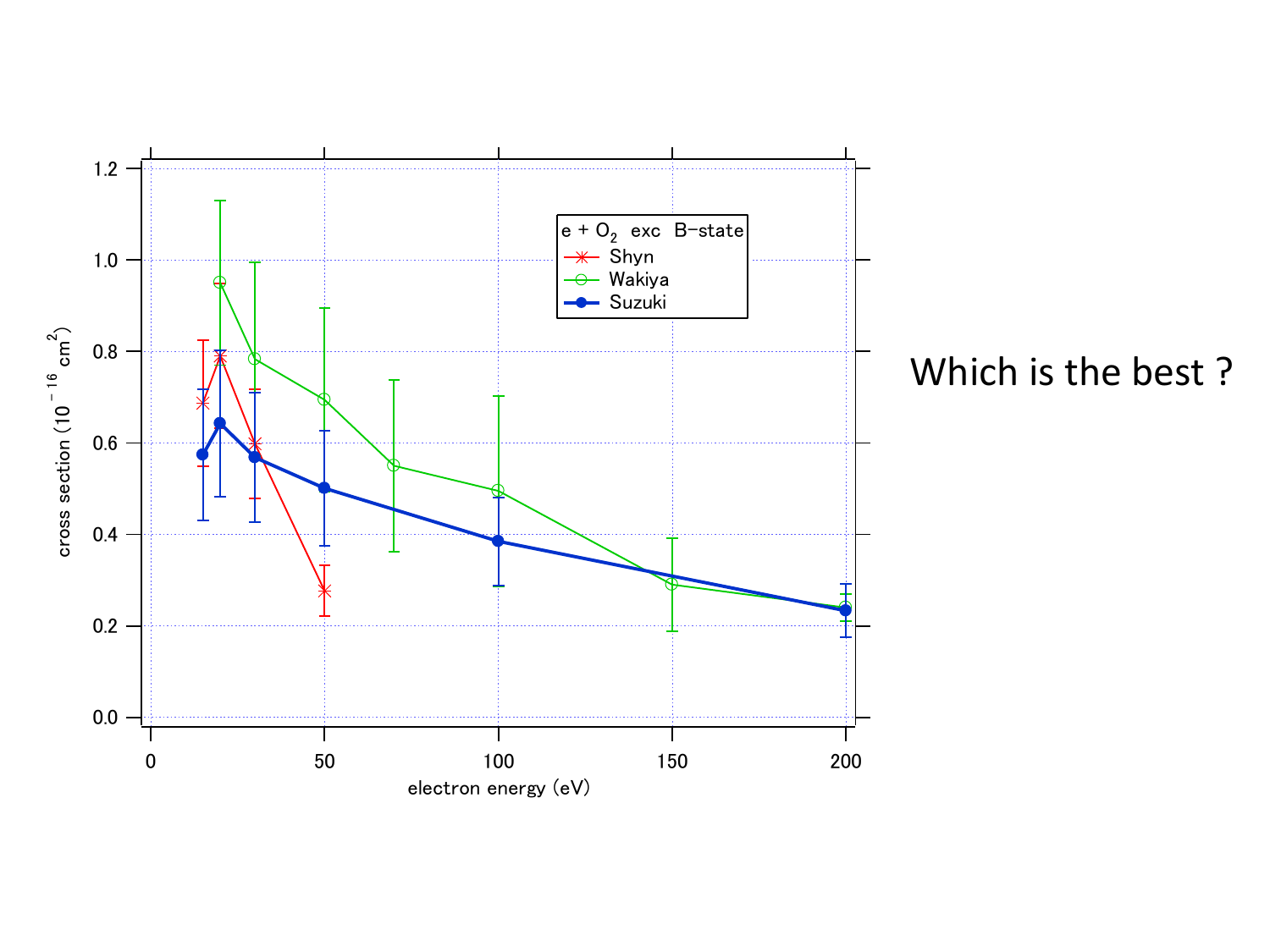### **(3) How were the absolute values determined?**

To obtain absolute values, data are often normalized to some other source.

In that case, the reliability of the source should be checked.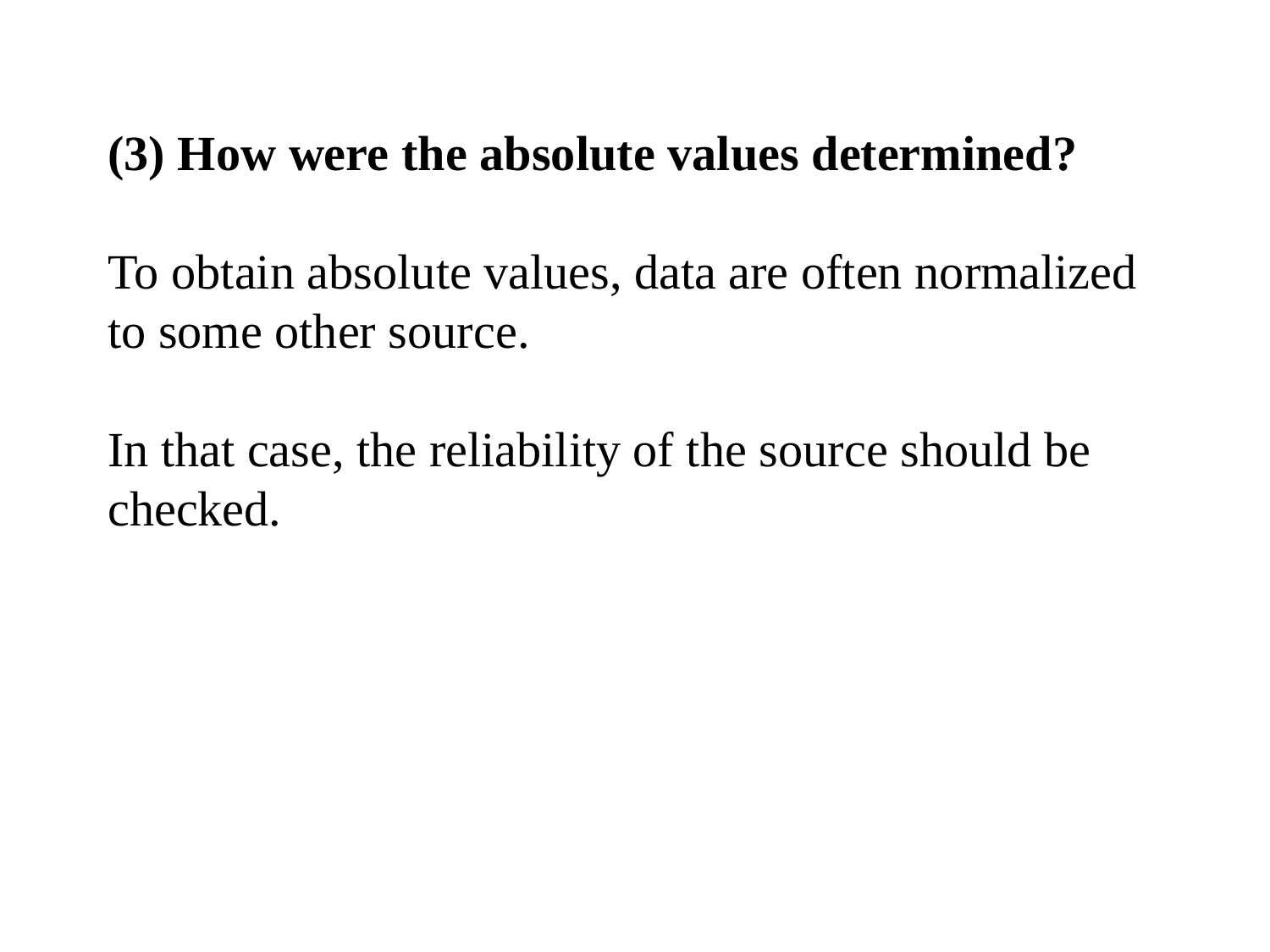# Emission cross section

It is difficult to determine the absolute values of radiation intensity.

 $\rightarrow$  Normalize to some standard cross section to obtain absolute values.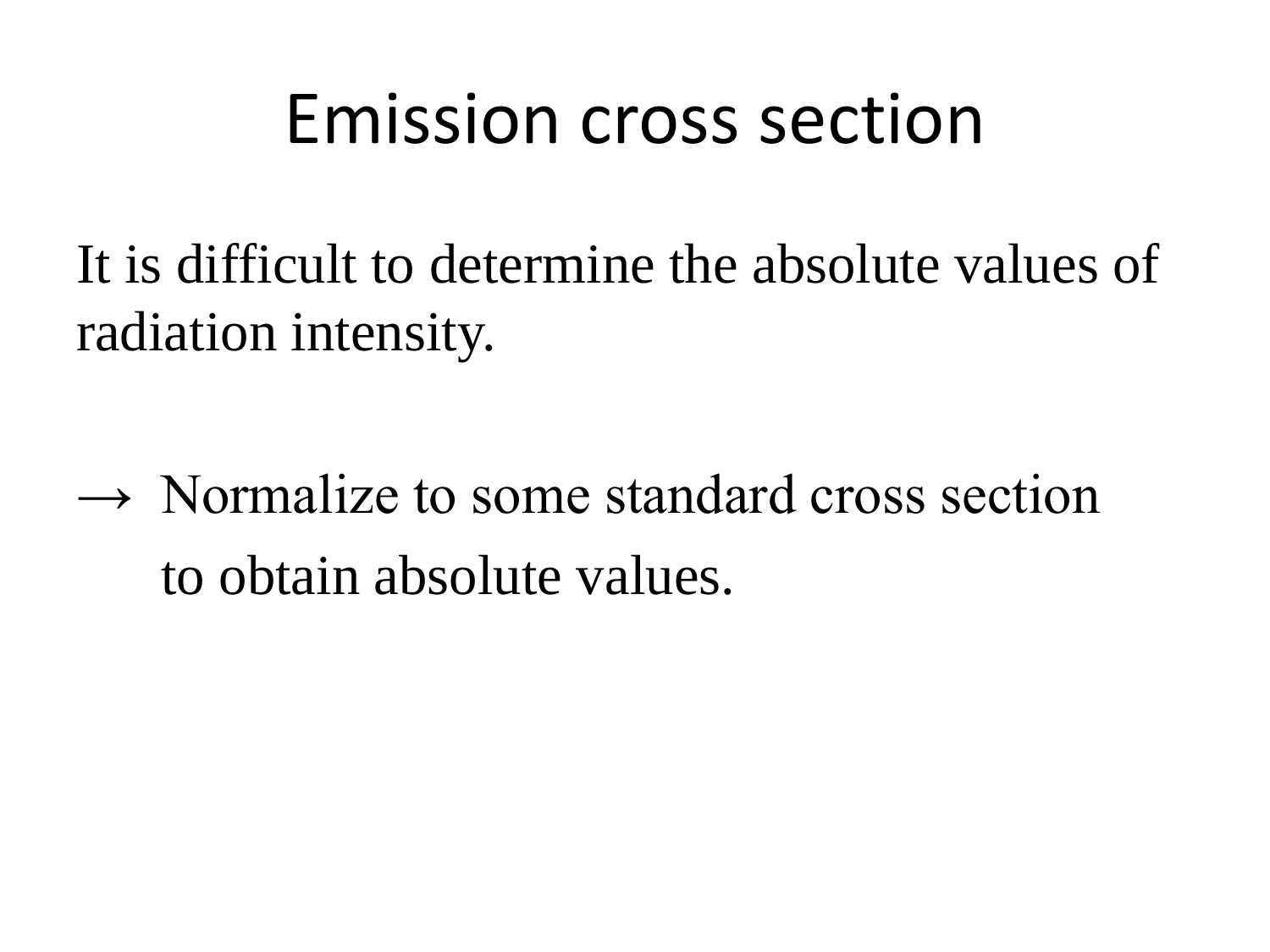## $e + H_2O \rightarrow O^*$ 130.4 nm line emission from O\*

Normalized to the same emission from  $e + O_2 \rightarrow O^*$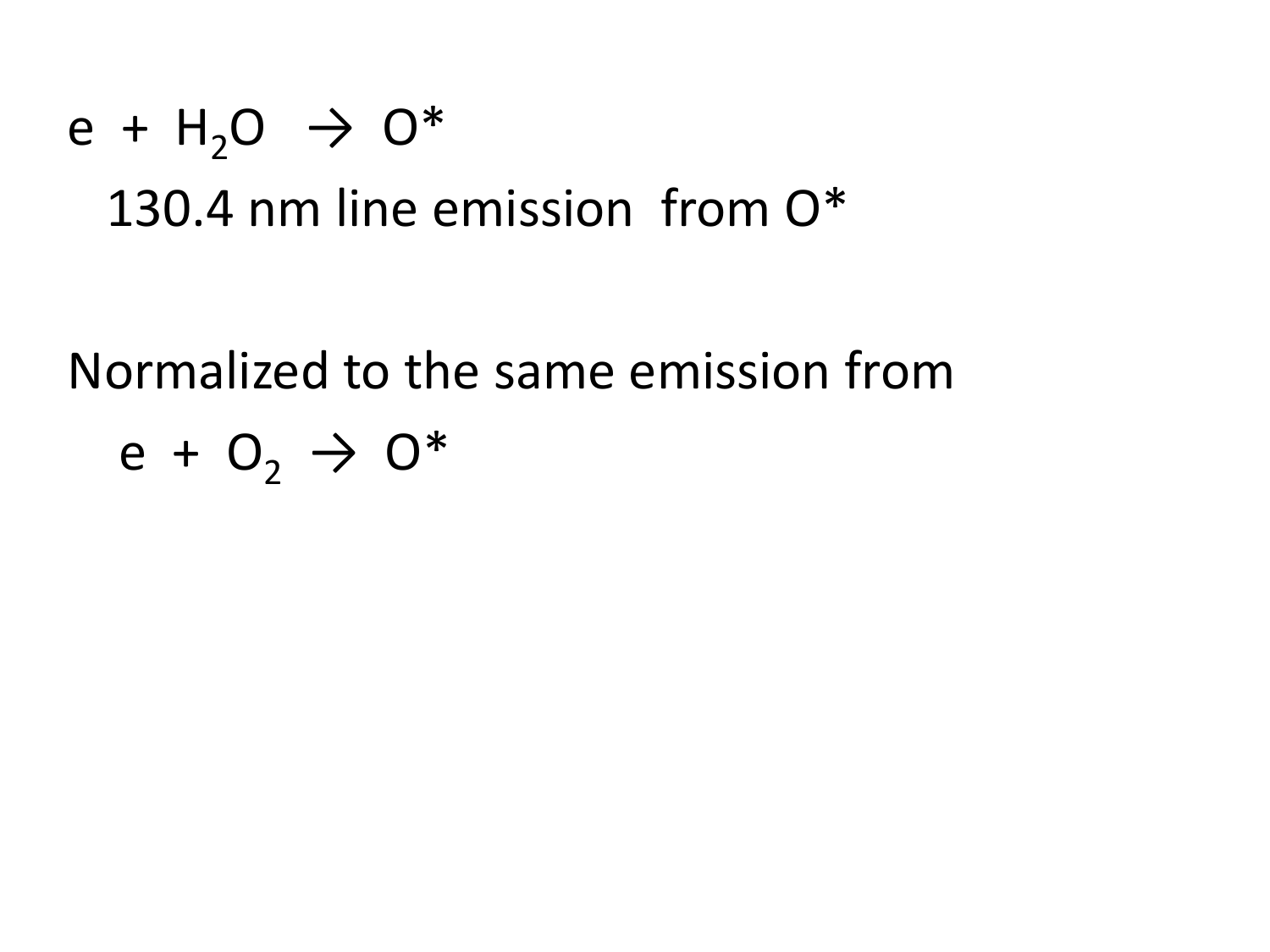```
Original data for e + H_2O Morgan, J. Chem. Phys. 60, 4734 (1974)
```

```
Normalized to 
the emission C.S. for e + O_2 at 100 eV
  Morgan (1974) 3.3 x 10<sup>-18</sup> cm<sup>2</sup>
  van der Burgt (1989) 3.05 \times 10^{-18} cm<sup>2</sup> (adopted in
                                                     JPCRD 2005)
  McConkey (2008) 2.93 \times 10^{-18} cm<sup>2</sup>
```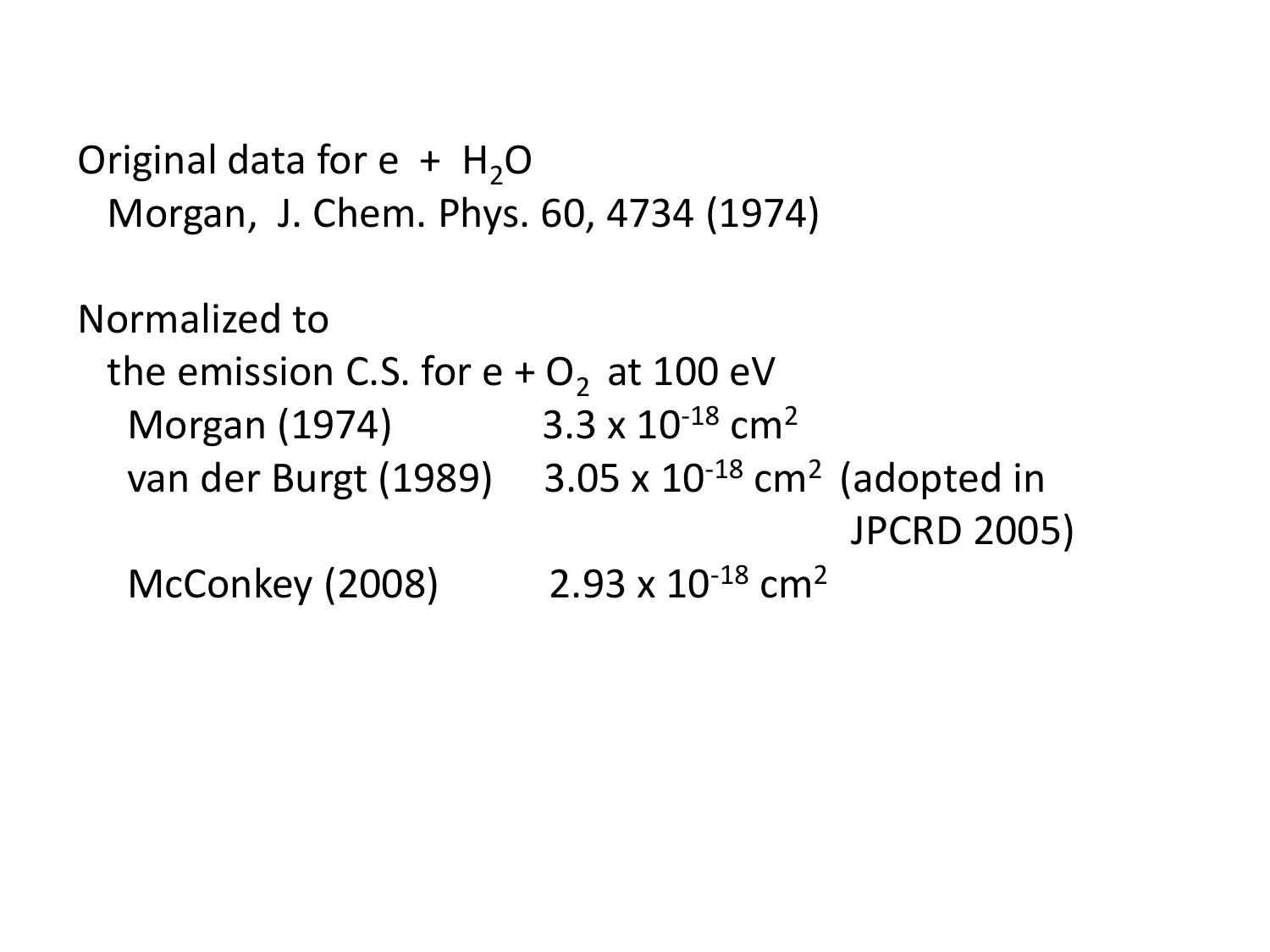## $e + O_2$  emission cross section

Morgan, J. Chem. Phys. 60, 4734 (1974) Van der Burgt, JPCRD 18, 1757 (1989) McConkey, Phys. Rep. 466, 1 (2008)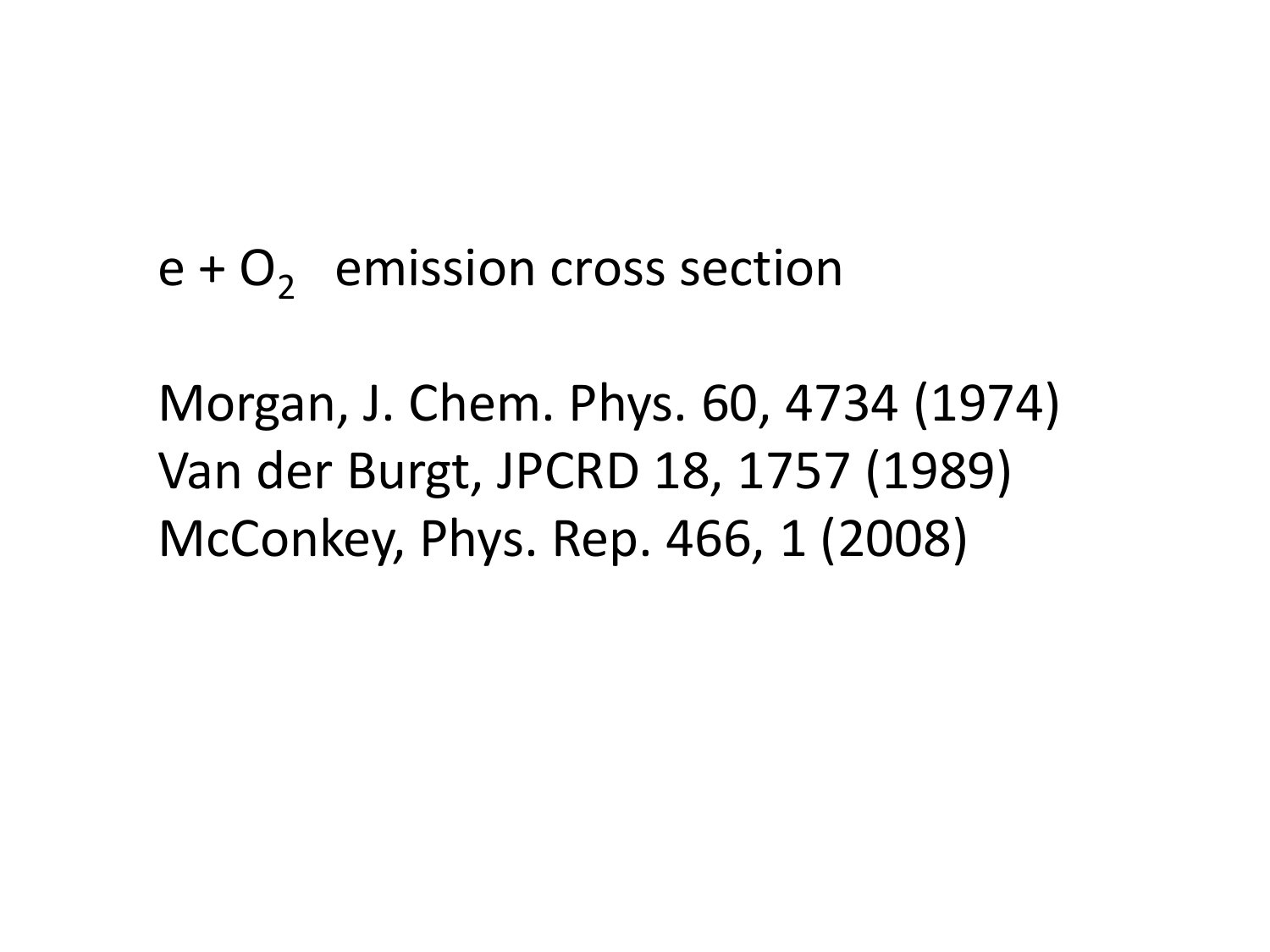

Difference is not much here. But, in principle we should take the most recent one.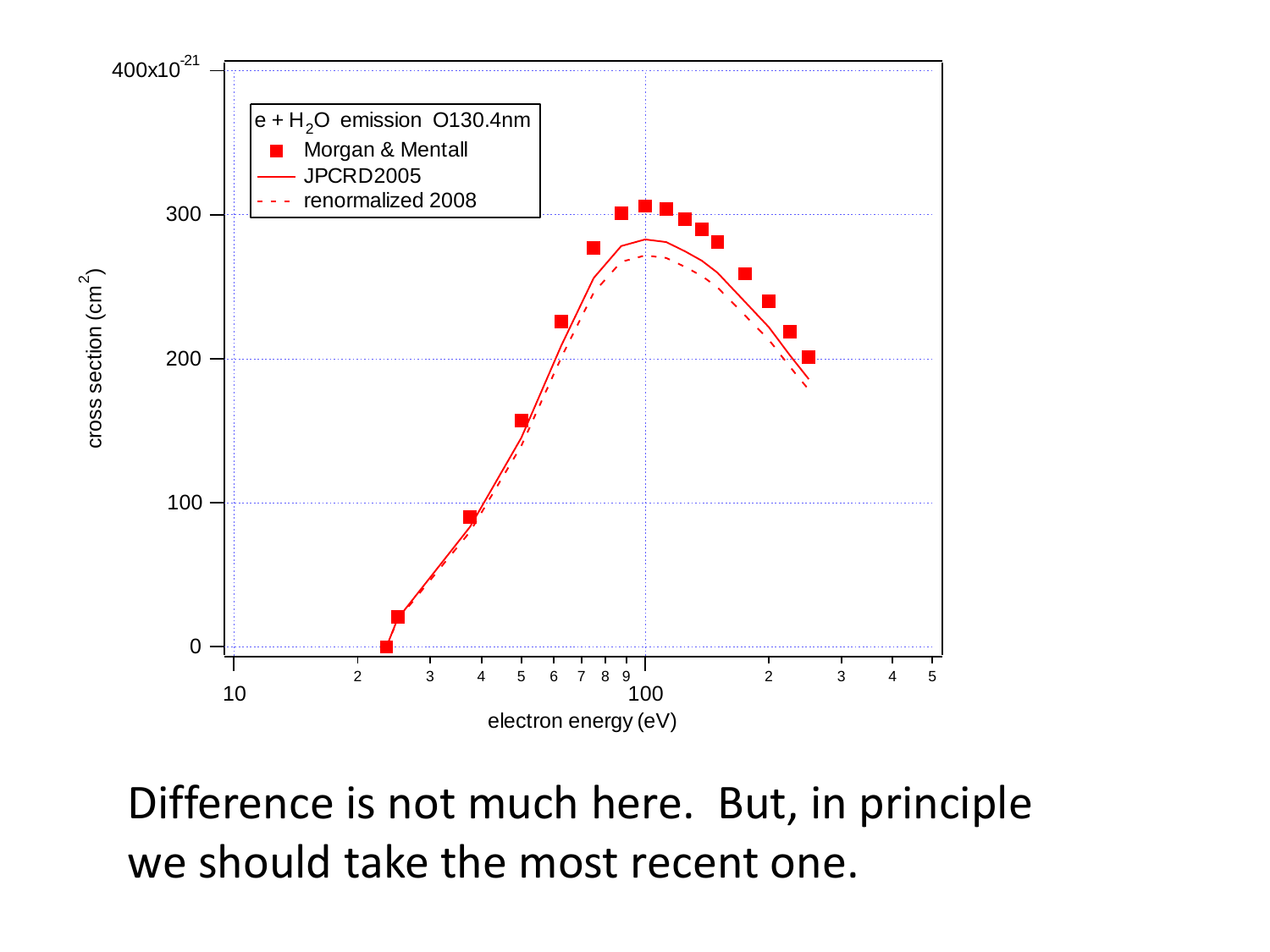## **(4) Physics involved Consult theory !**

 When any structure appears in the plotted data, ask if theoretical foundations are available for that.

 Test if known asymptotic feature or threshold law can be applied to the data.

!!! Based on the physics involved, sometimes a scaling law can be established.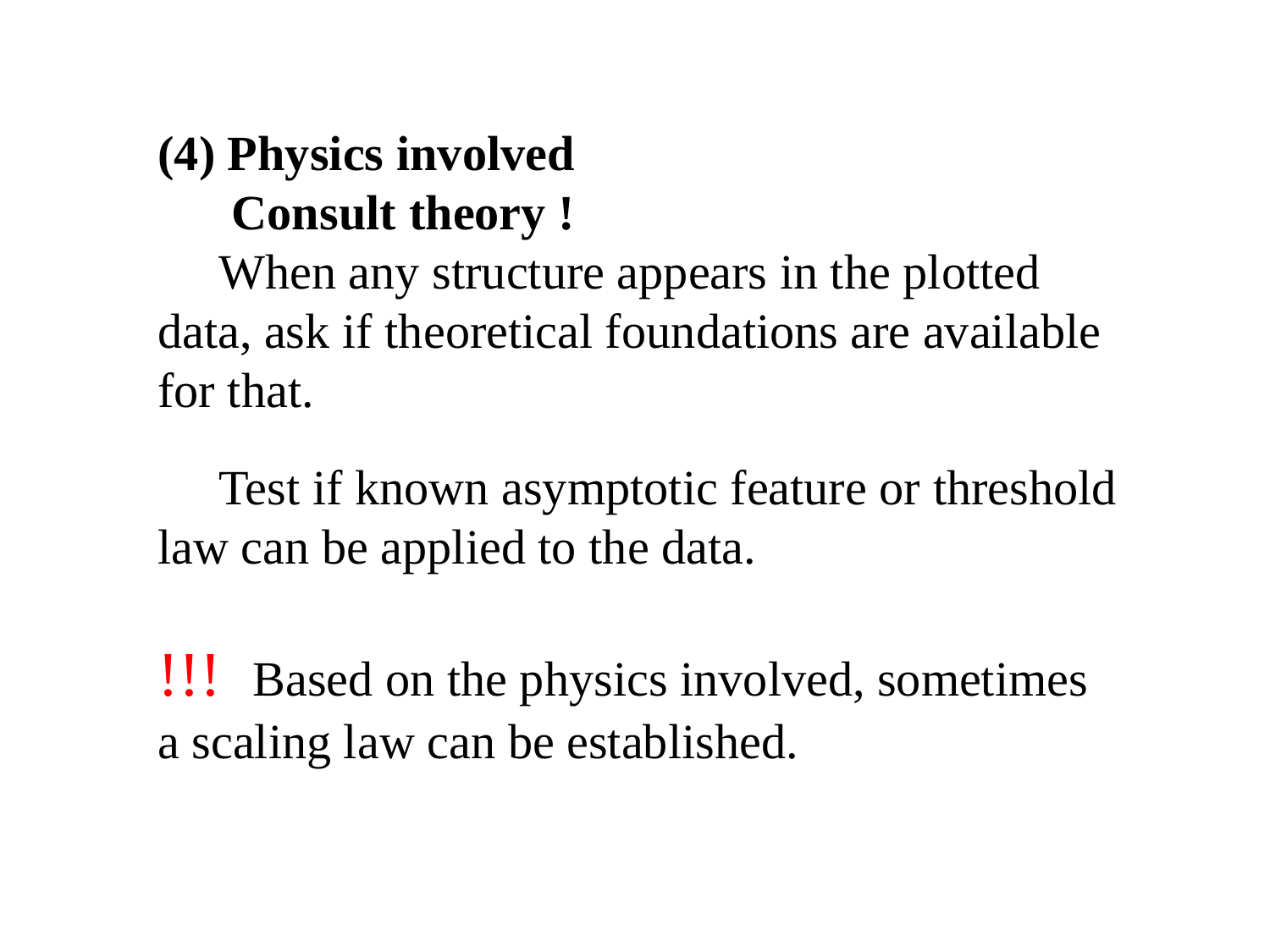BEf – scaling method for the electron-impact excitation of dipole-allowed state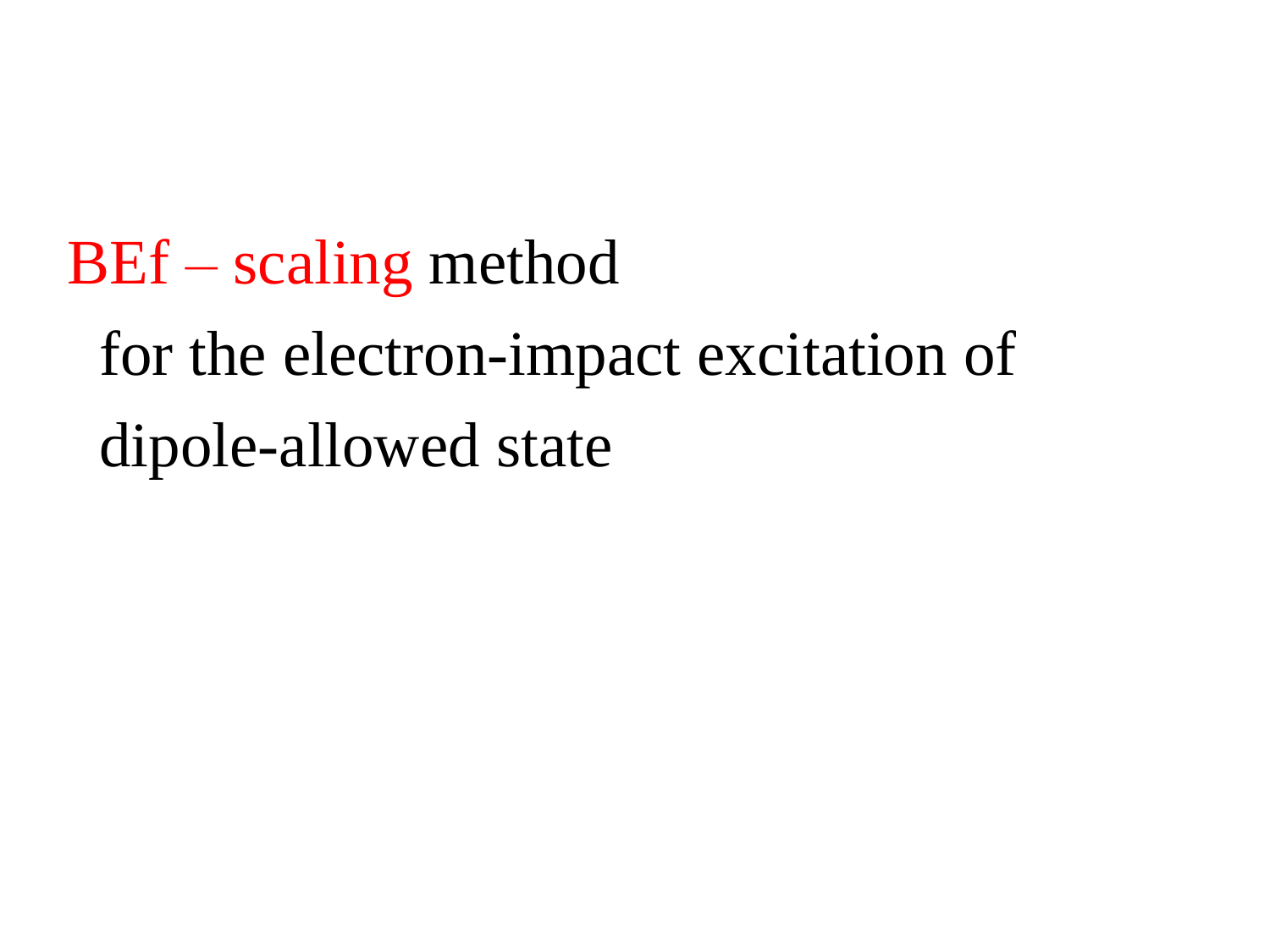# **The Born method**

For the dipole-allowed transition like  $O_2(X) \rightarrow O_2(B)$ ,

the Born approximation gives a good result at high energies (say,  $> 100$ ) eV).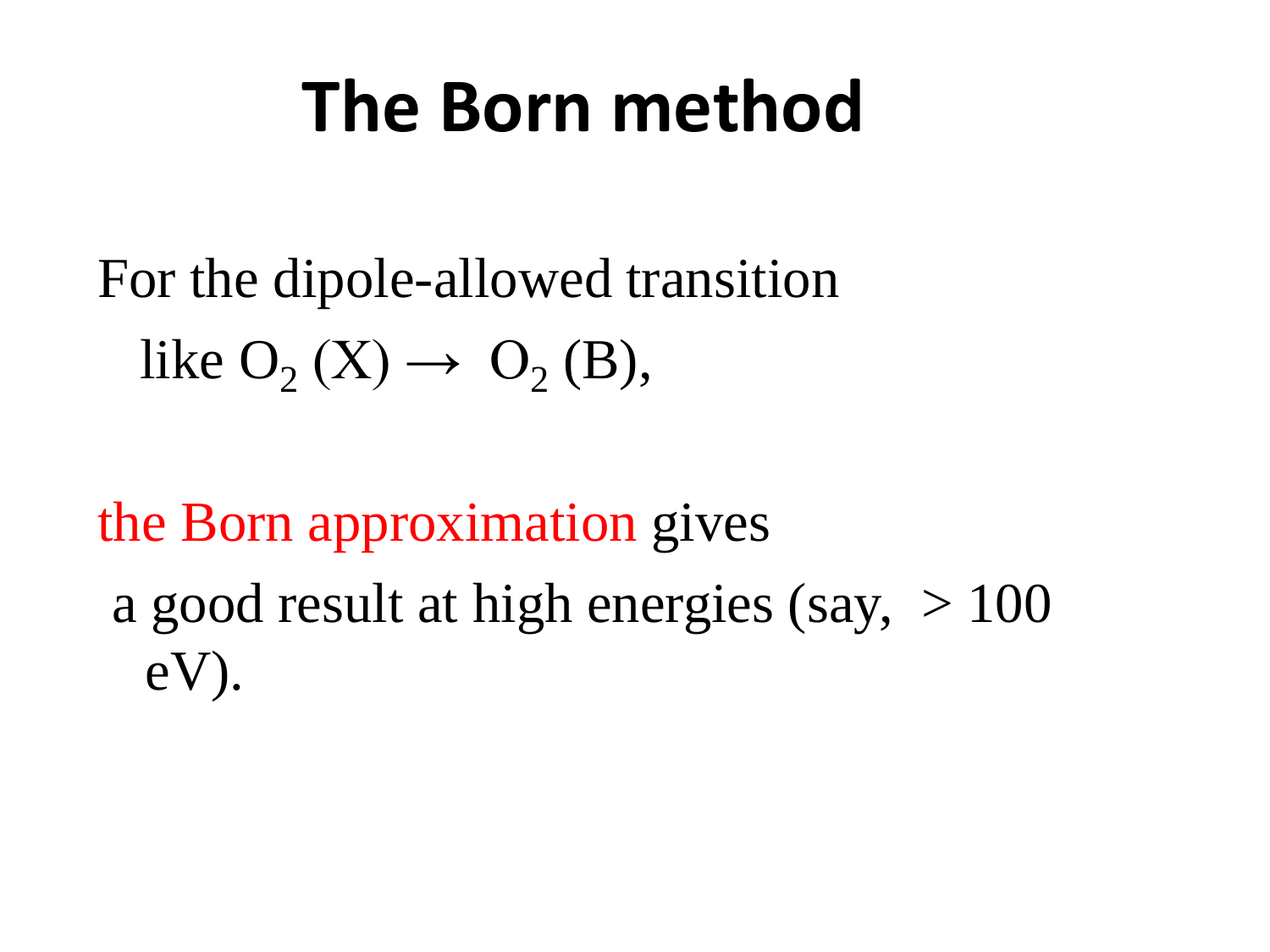# Scaling by Yong-Ki Kim

To extend the Born c.s. toward lower energies, Kim proposed a scaling method

$$
Q = \frac{T}{T+B+E} Q_{Born}
$$

T: energy of incident electron B: binding energy of the excited electron E: excitation energy

Y.-K.Kim, J. Chem. Phys. 126, 064305 (2007)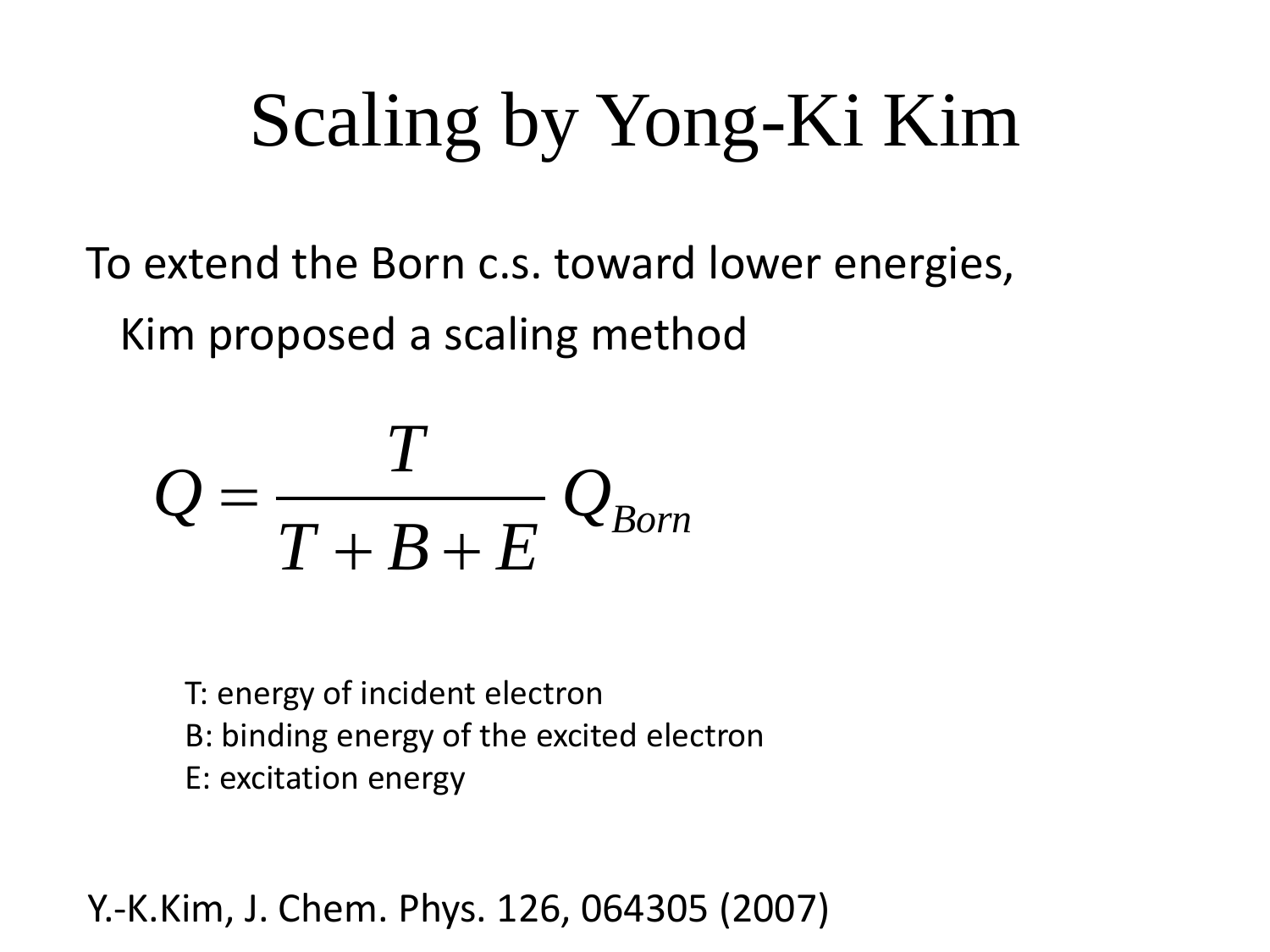#### Let's apply the BEf scaling to the example presented before

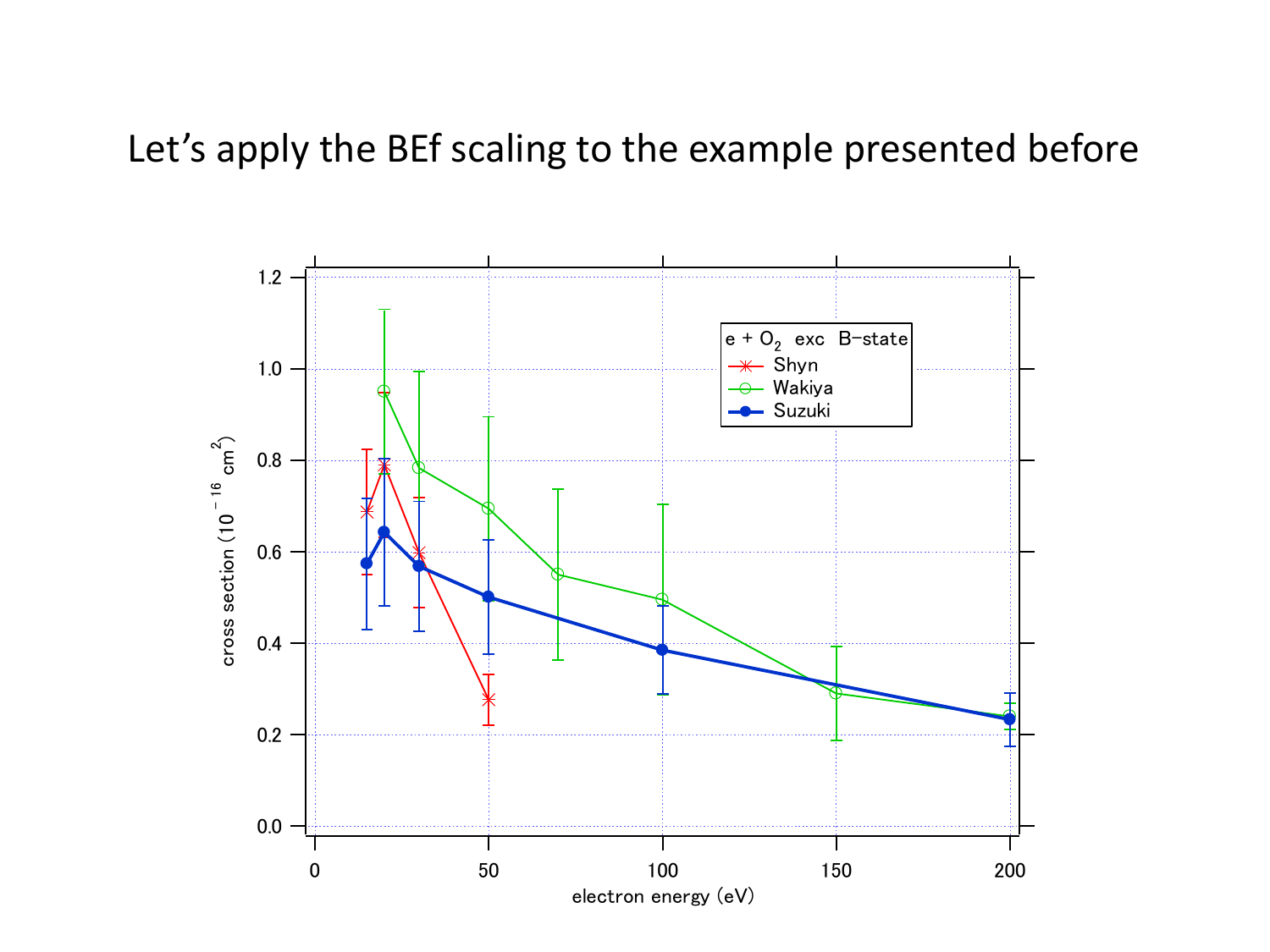#### Then we have

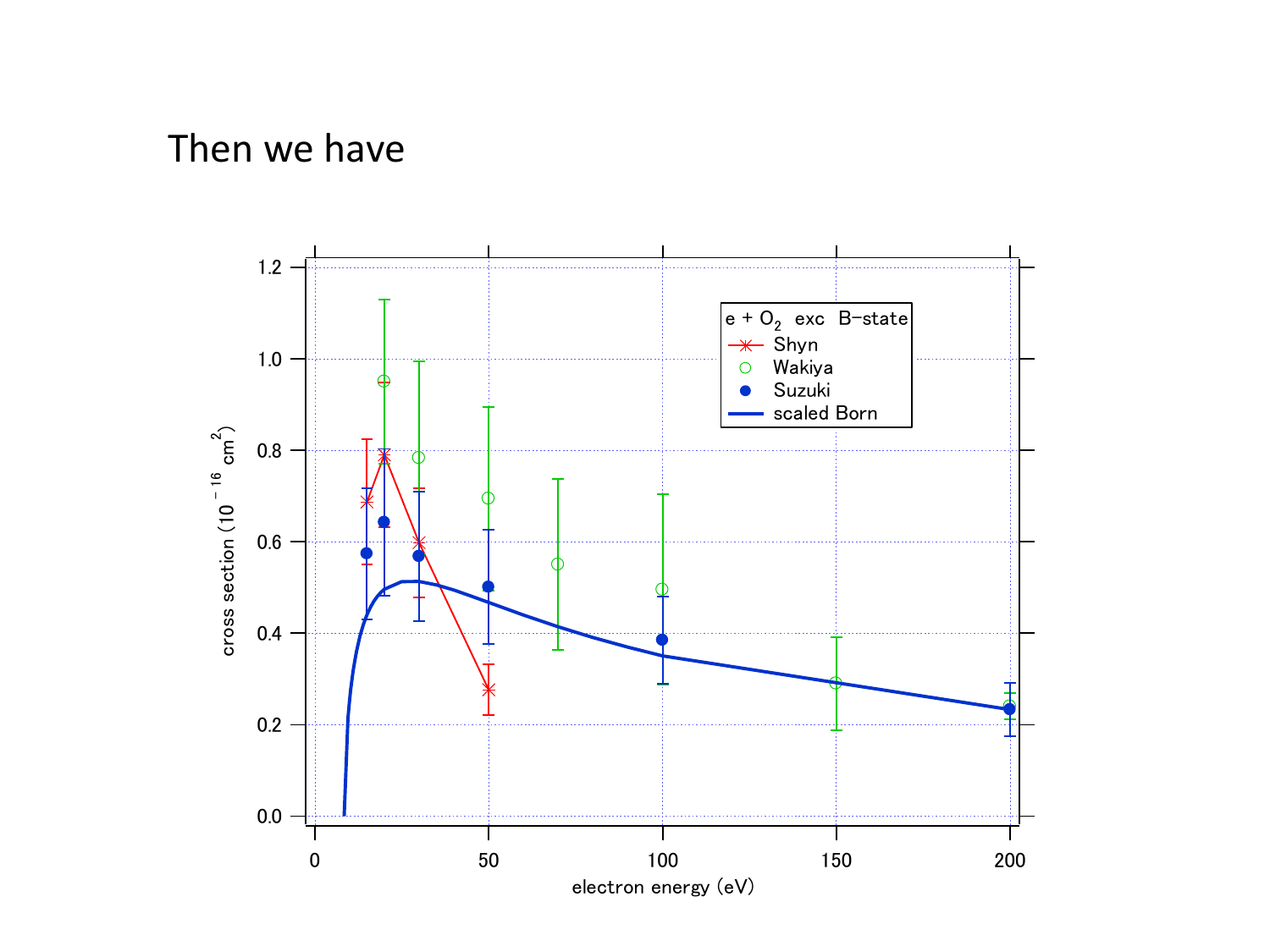#### **From Suzuki (2011)**

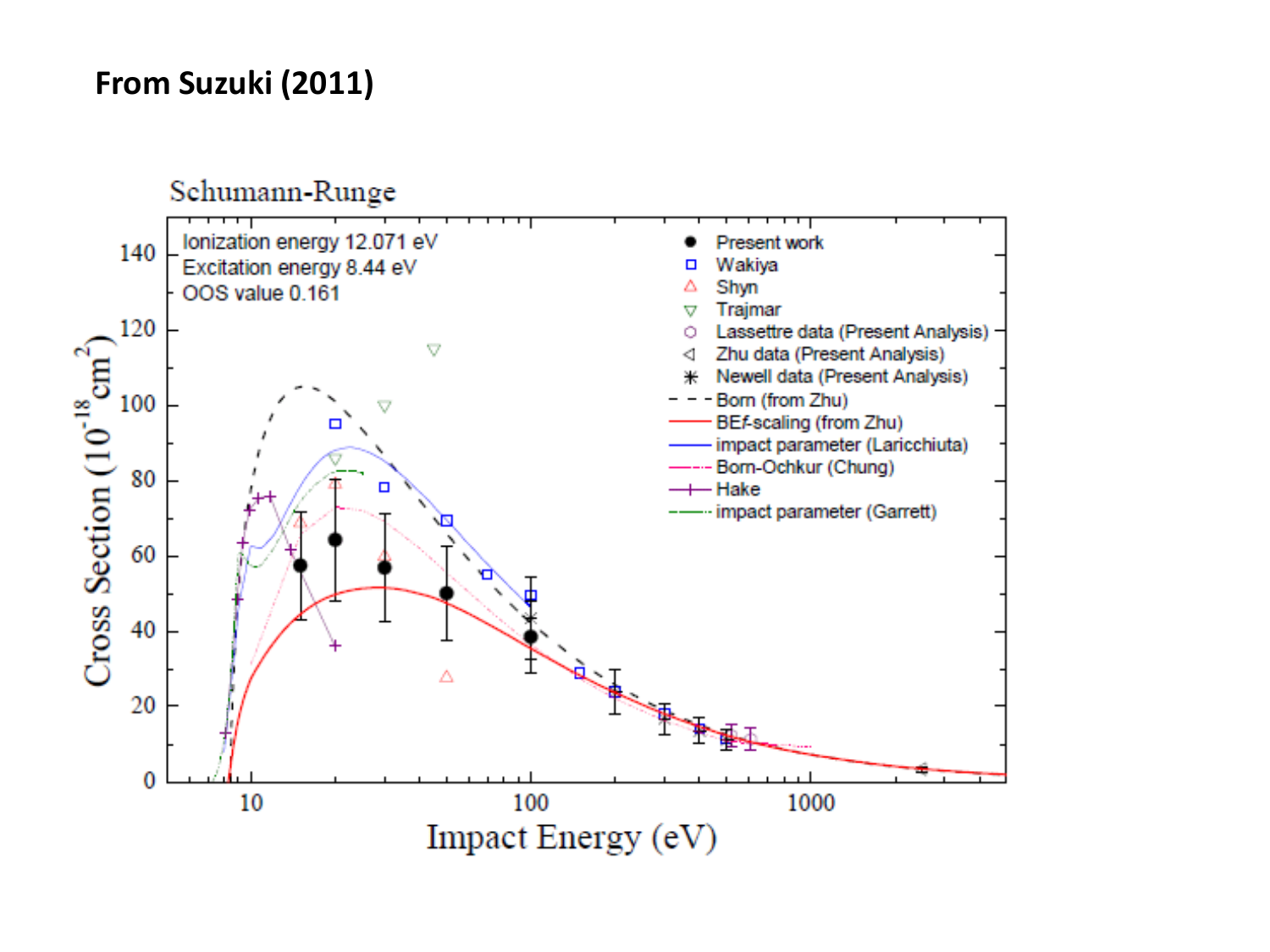Conclusion:

Based on the BEf-scaling, the new measurement of Suzuki should be recommended .

More practically the resulting values of the scaled Born cross section can be used for application.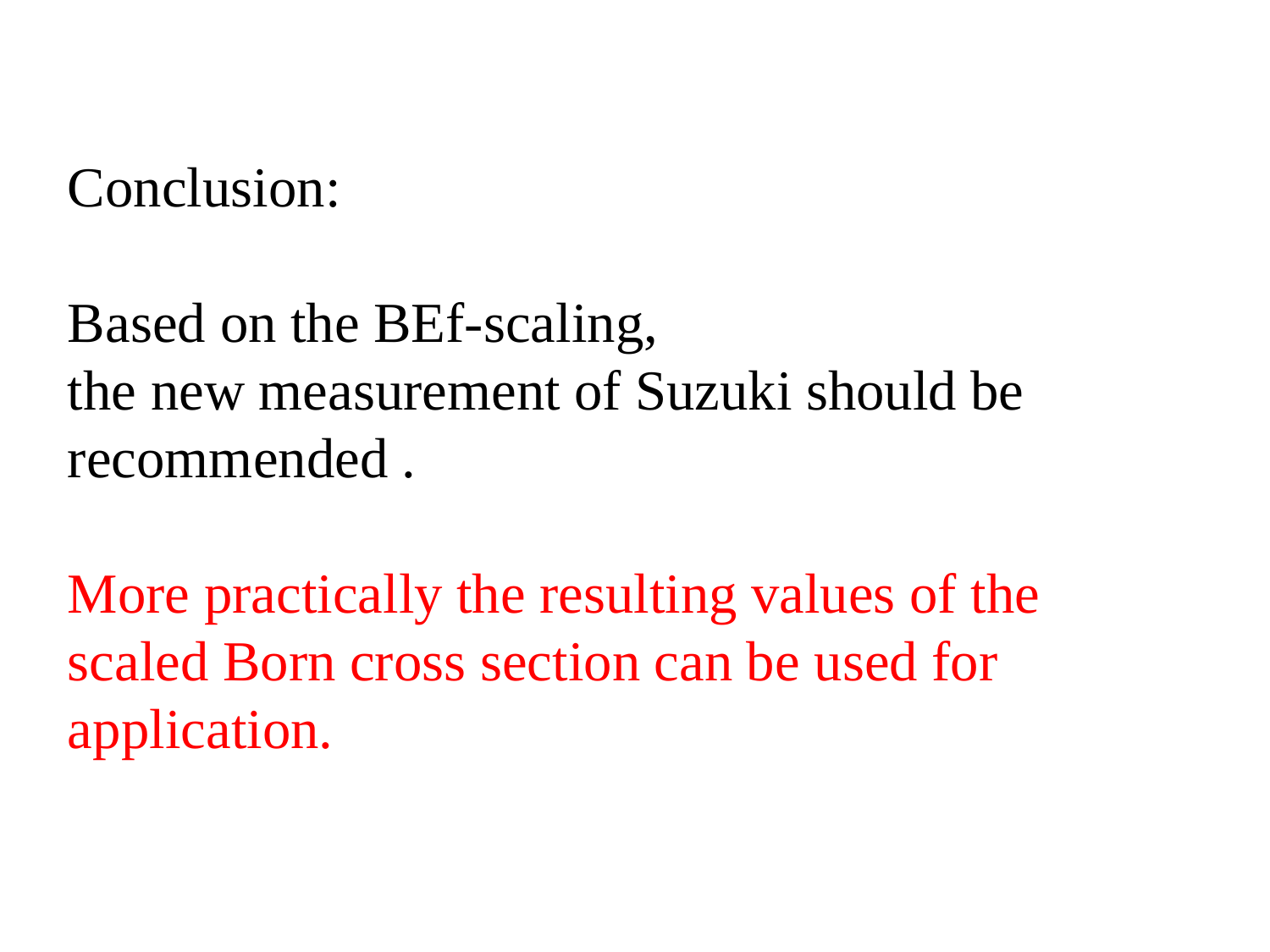Tanaka's group has applied the BEf-scaling method to

 $H_2$ , O<sub>2</sub>, CO, CO<sub>2</sub>, N<sub>2</sub>O, H<sub>2</sub>O

and obtained reliable cross sections for the excitation of electronic states.

See a review in Anzai et al., Eur. Phys. J. D (2012)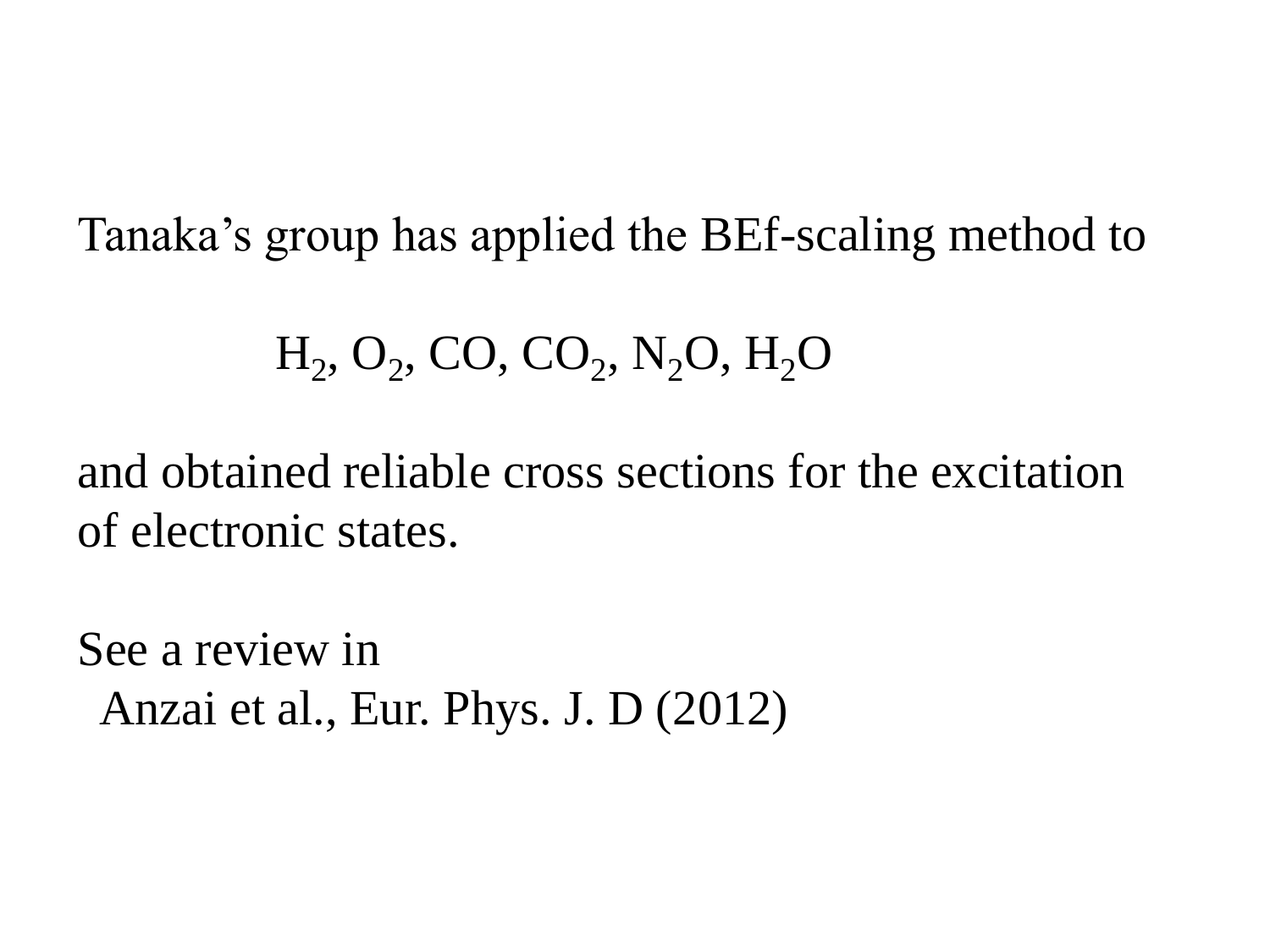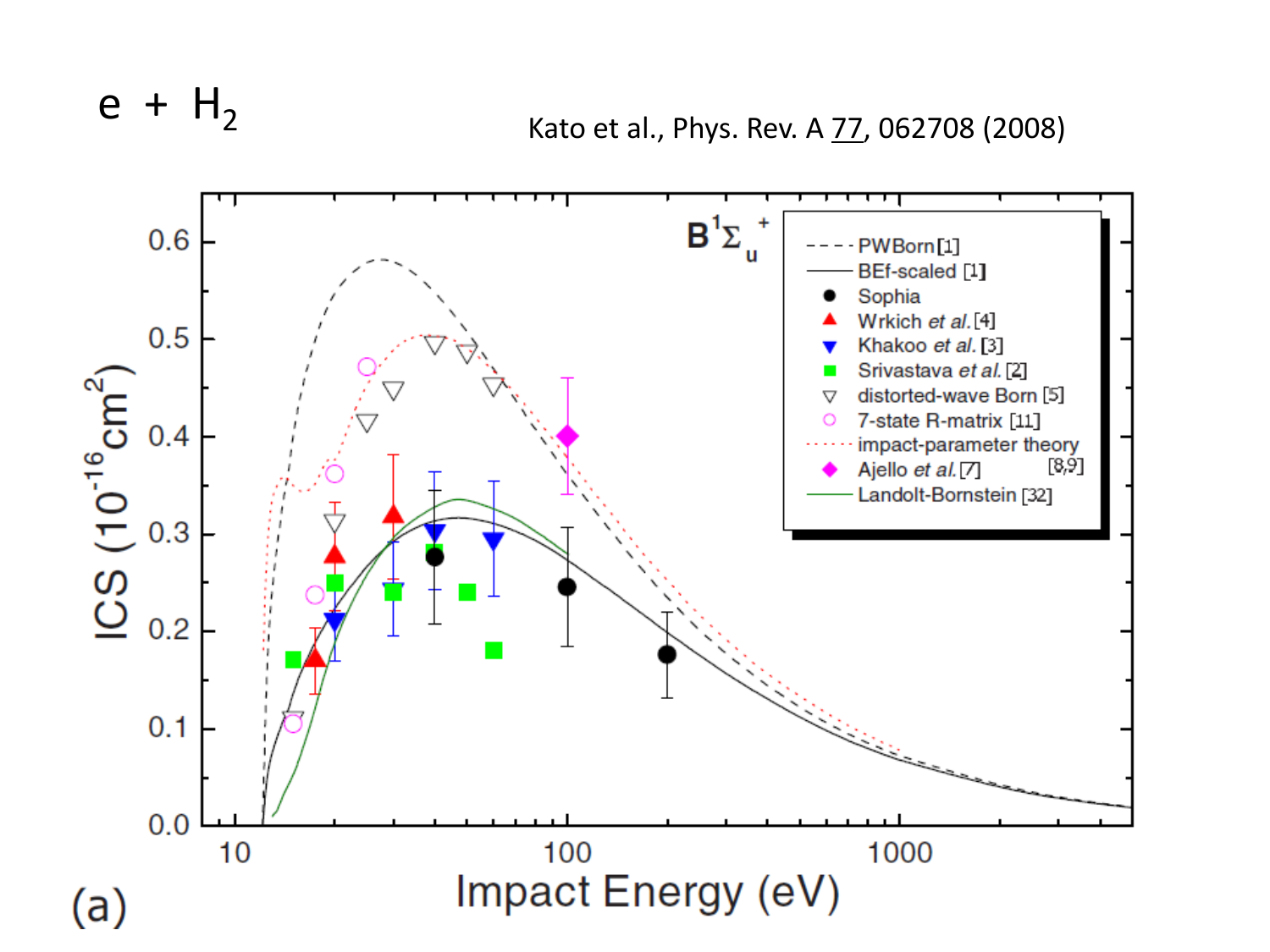## **(5) Consistency between related, but different, quantities**

Examples:

(1) Total ionization cross section **vs** partial ones

(2) Total scattering cross section  **vs** cross sections for individual processes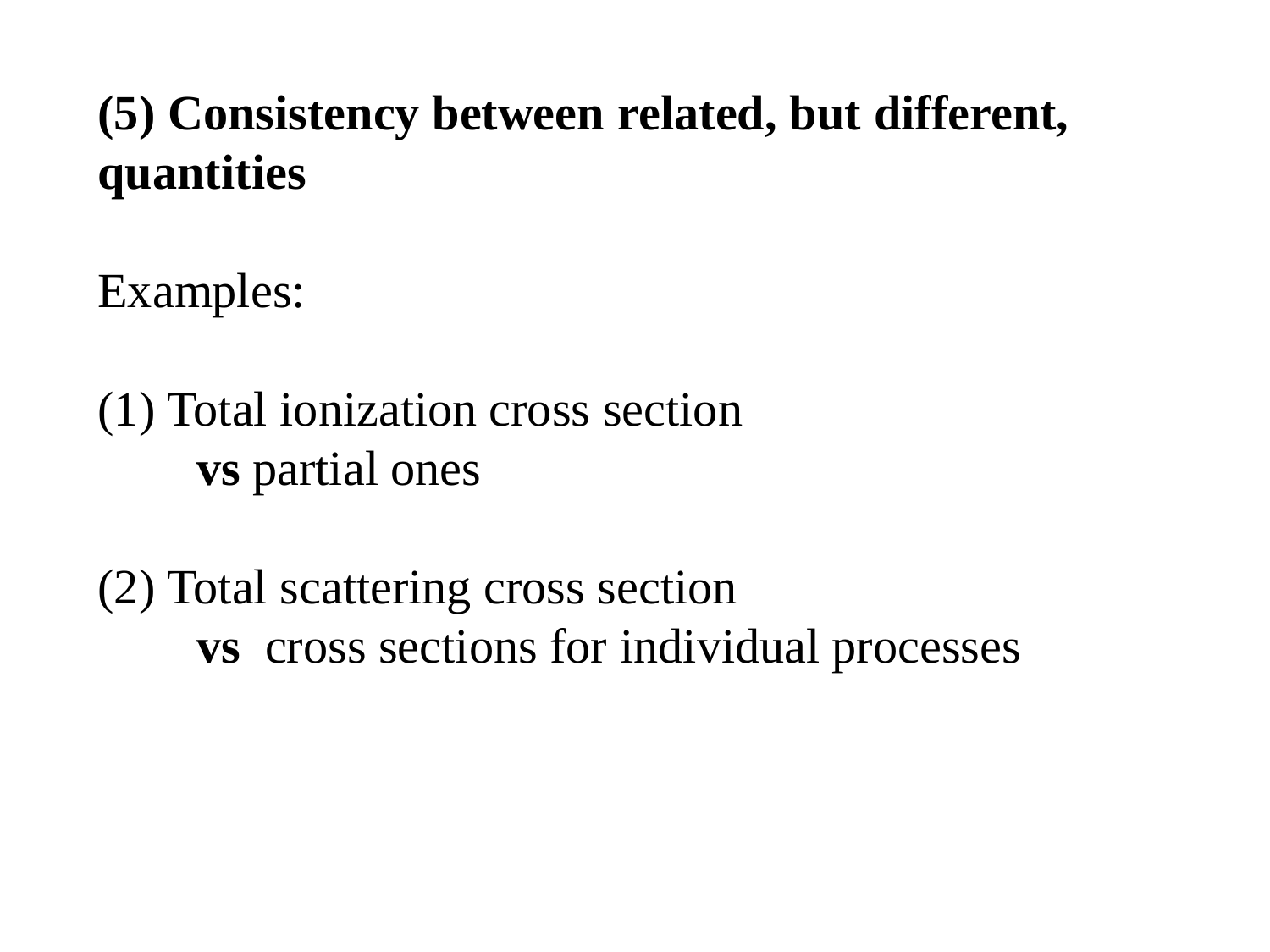# Electron impact ionization of  $H_2O$

Produces

 $H_2O^+$ , OH<sup>+</sup>, H<sub>2</sub><sup>+</sup>, H<sup>+</sup>, O<sup>+</sup>

Cross section for each product

 $\rightarrow$  Partial ionization cross section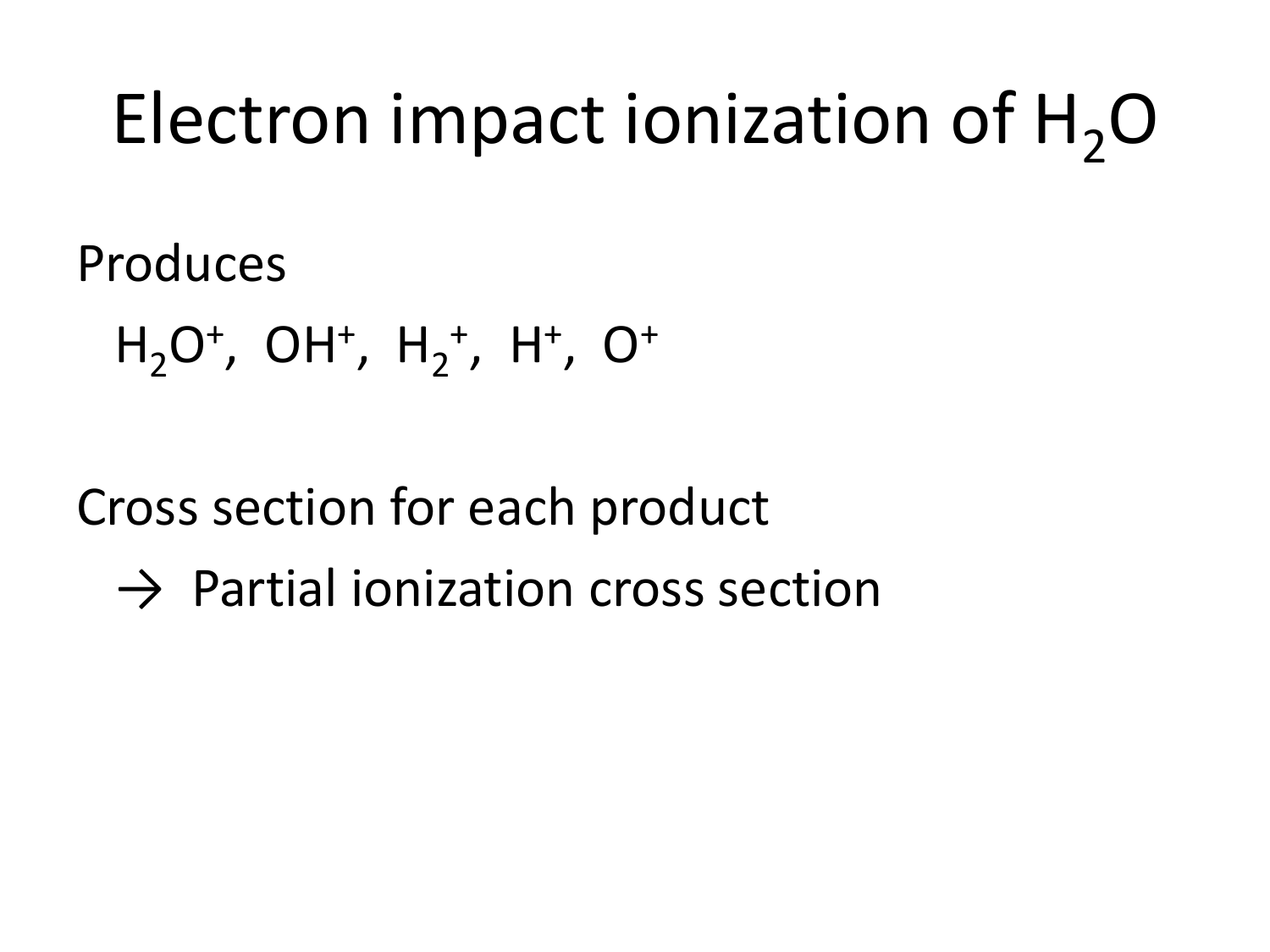### $e + H<sub>2</sub>O$  Partial ionization cross sections recommended in JPCRD 2005

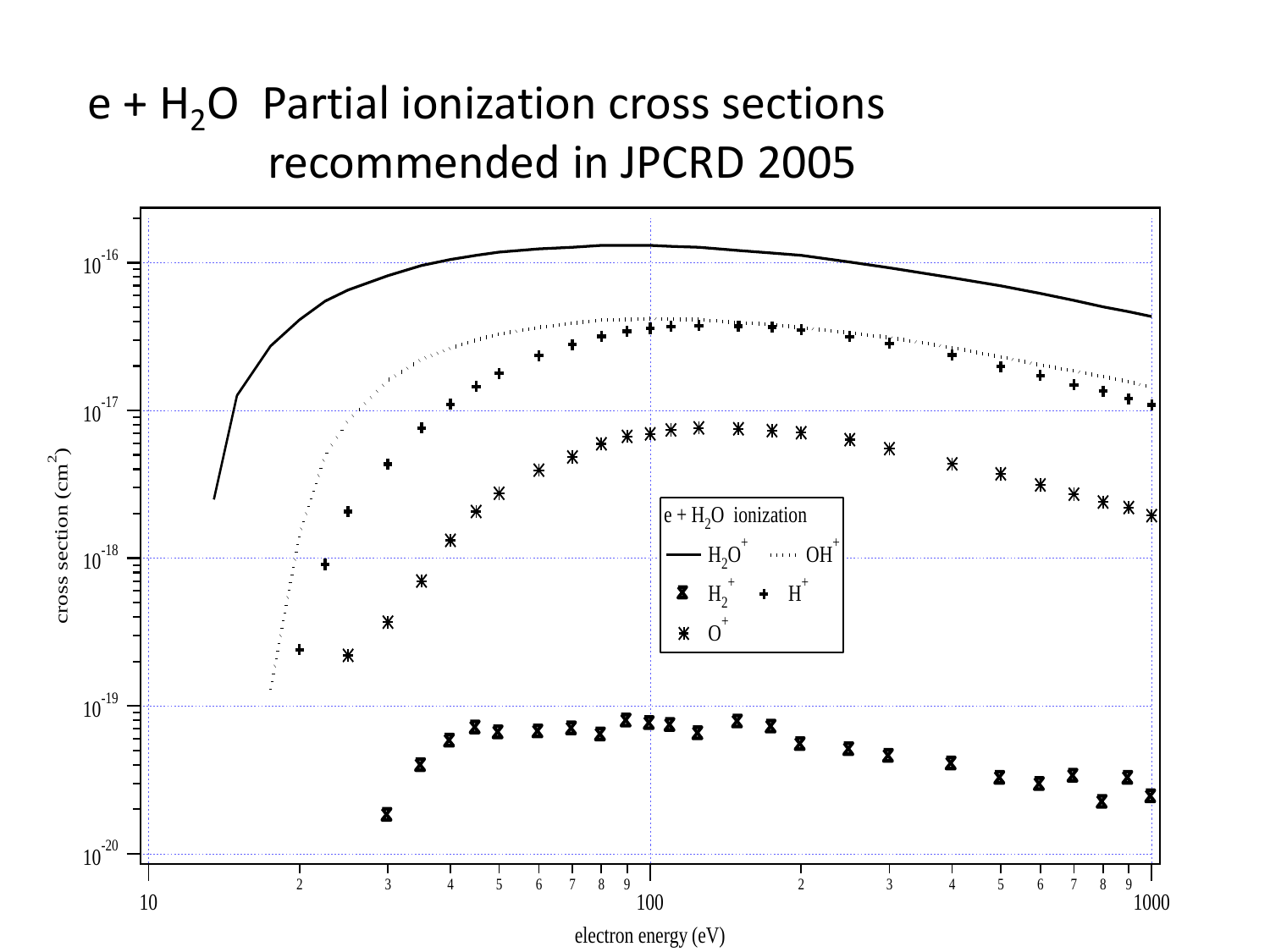# Electron impact ionization of  $H_2O$

Total ionization cross section

= Sum of all the partial cross sections

Total ionization cross section can be also obtained with a direct measurement of the total ion current

Both the values should agree with each other.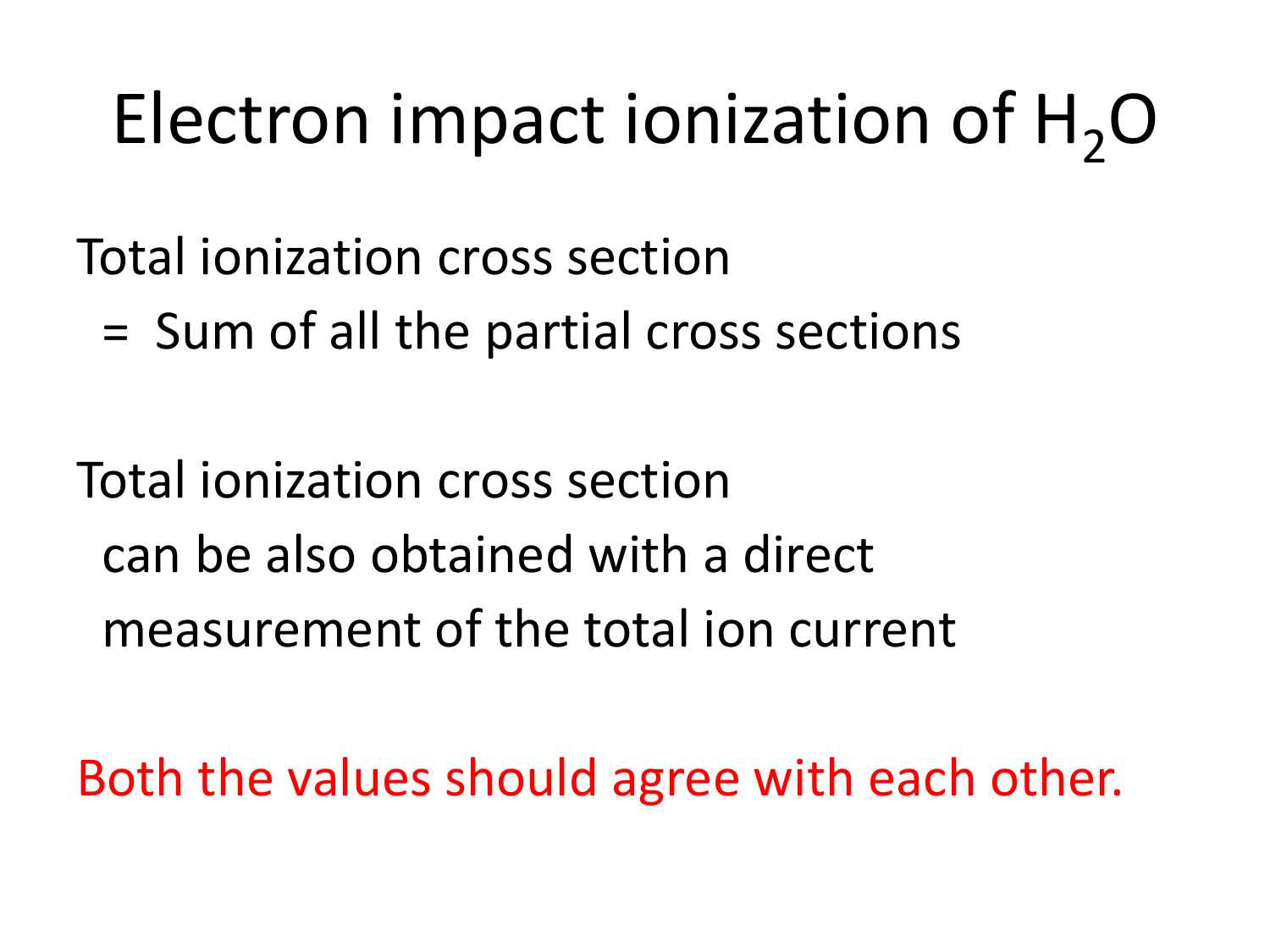

Sum of partial c.s. = total ion current measurement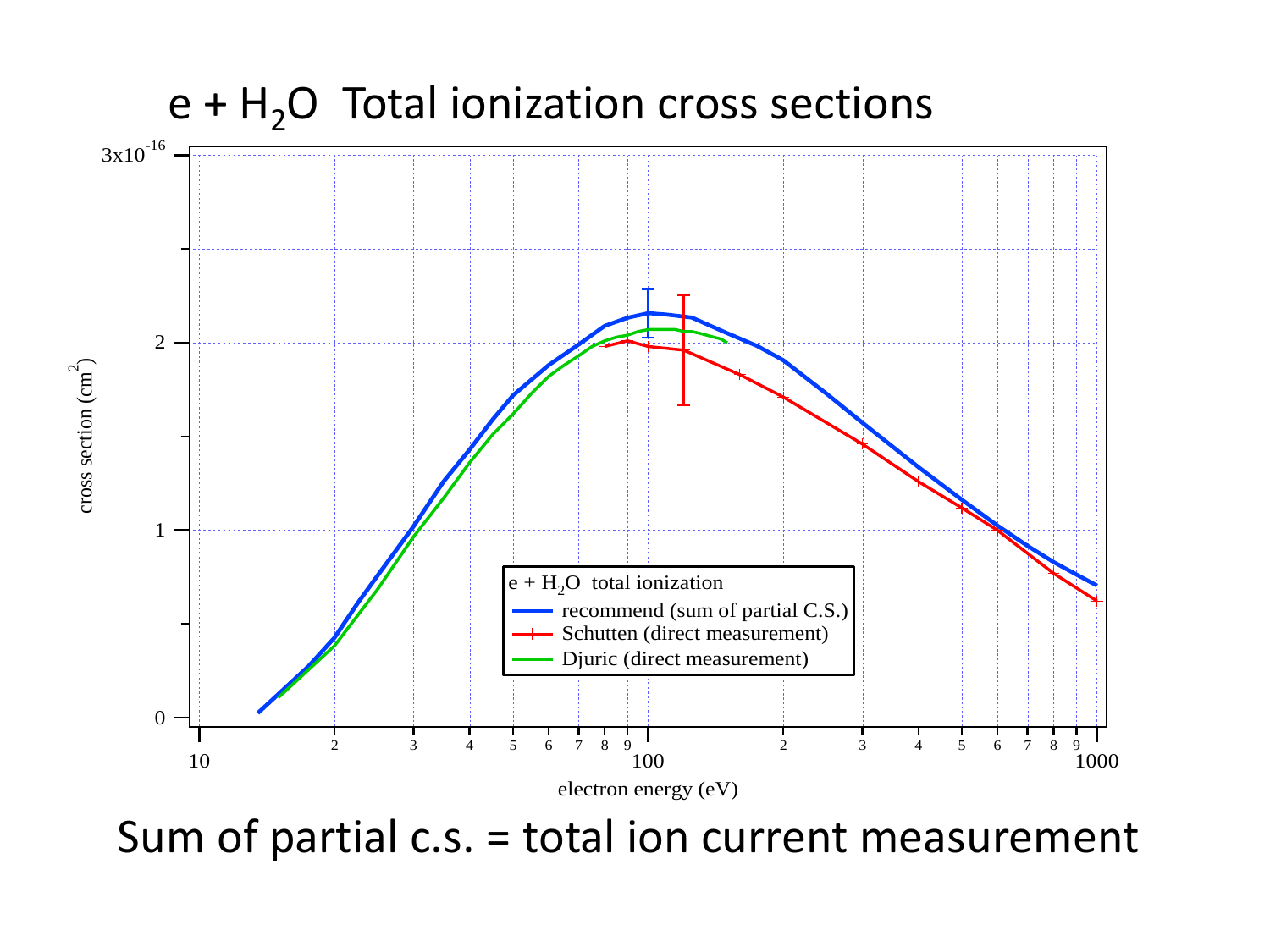### $e + H<sub>2</sub>O$  total ionization cross section

Schutten, J. Chem. Phys. 44, 3924 (1966) Djuric, J. Mass Spec. Ion Proc. 83, R7 (1988)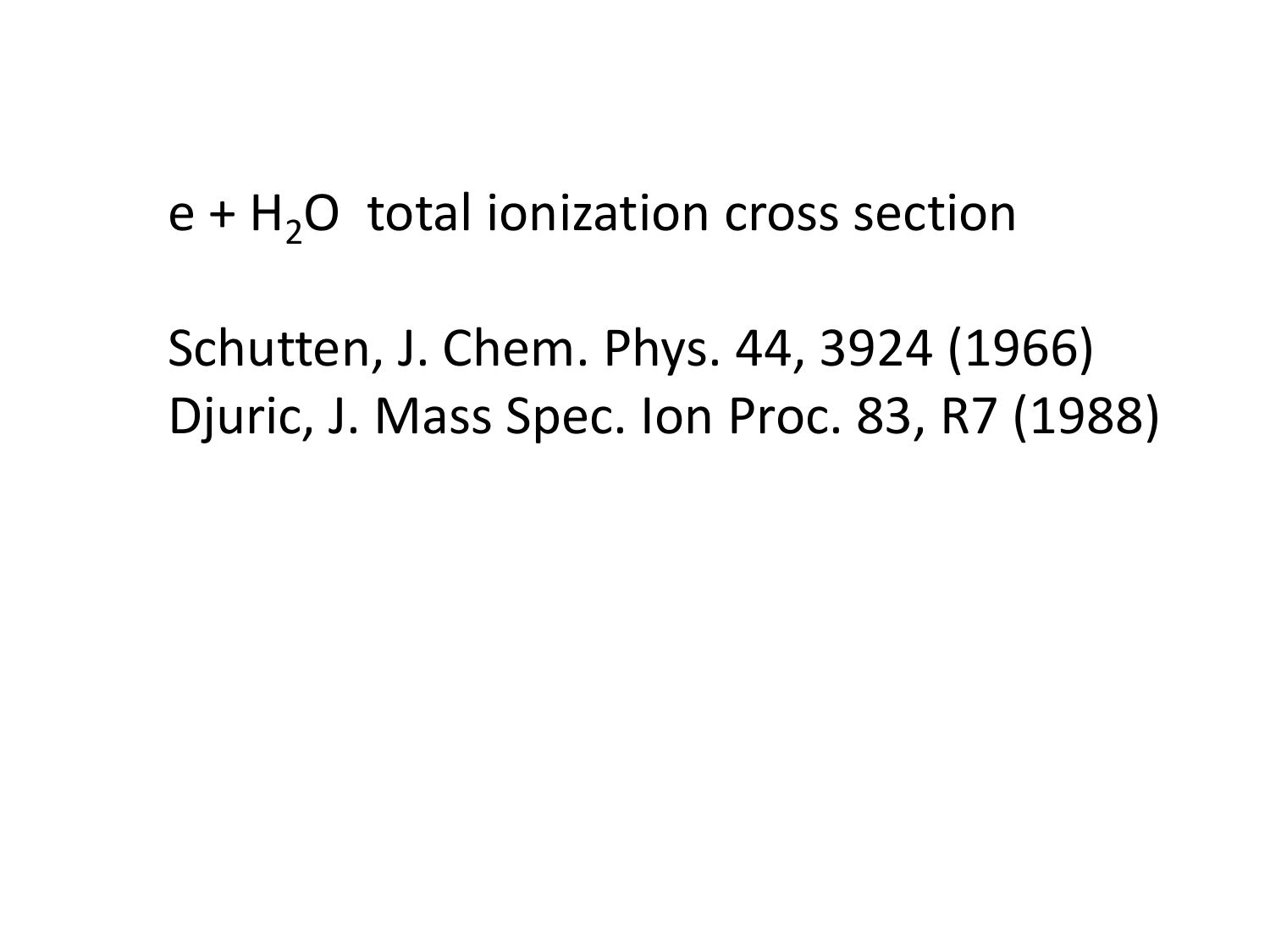# Total scattering cross section

# $Q_T = \sum_s Q_s$ s: all the processes

We should test this relation.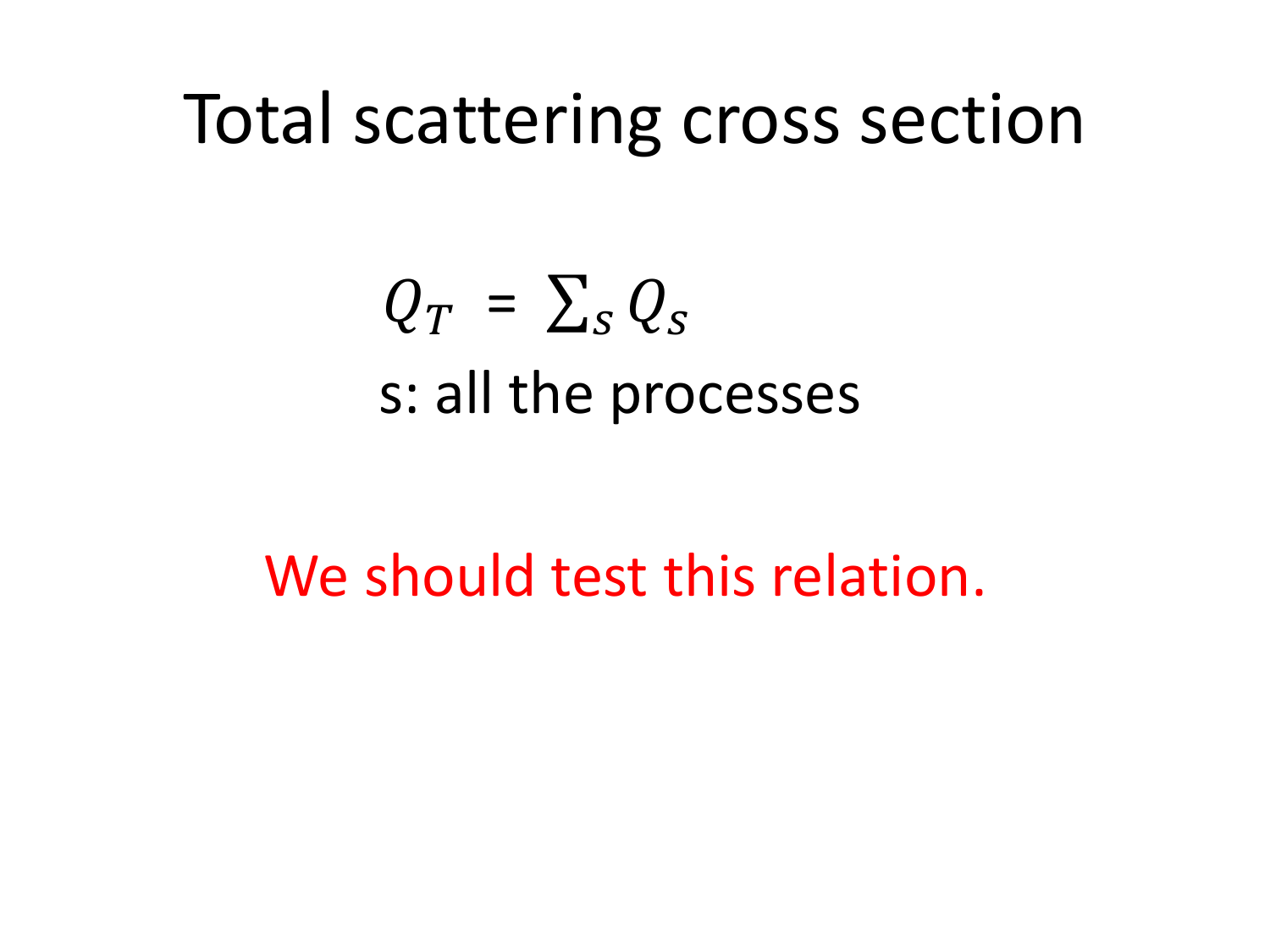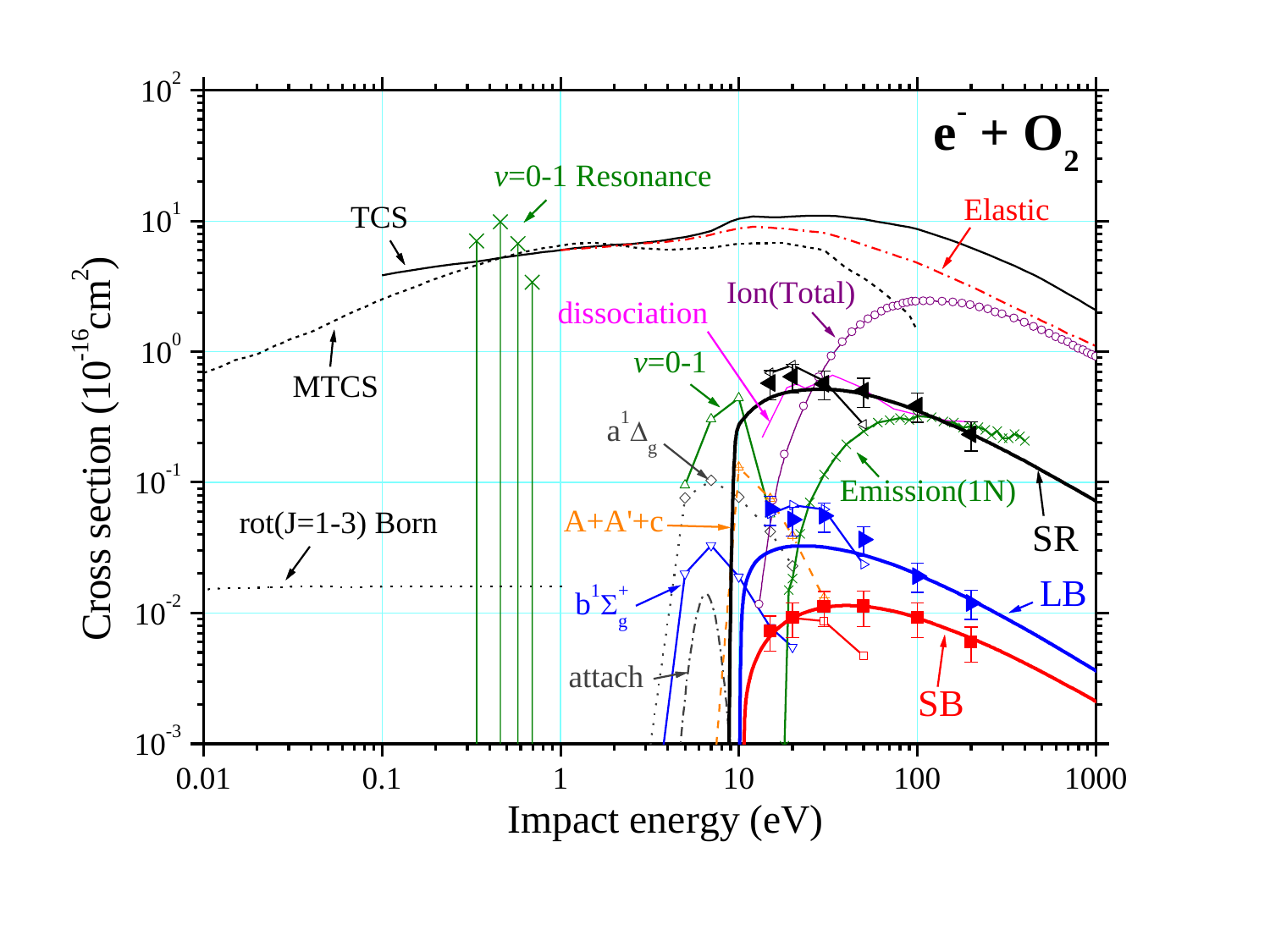#### $e + O_2$

| energy        | $100 \text{ eV}$ | 500 ev | 1000 eV | uncertainty |
|---------------|------------------|--------|---------|-------------|
| total(T)      | 8.68             | 3.58   | 2.08    | 5 %         |
| elastic(E)    | 4.78             | 1.72   | 1.10    | 20 %        |
| ionization(I) | 2.43             | 1.46   | 0.922   | 5 %         |
| $T-(E+I)$     | 1.47             | 0.40   | 0.06    |             |
| exc           | 0.41             | 0.13   | 0.08    | 25 %        |
| dissociation  | 0.33             |        |         |             |

cross section in  $10^{-16}$  cm<sup>2</sup>

 $T - (E + I) = exc + diss$  ?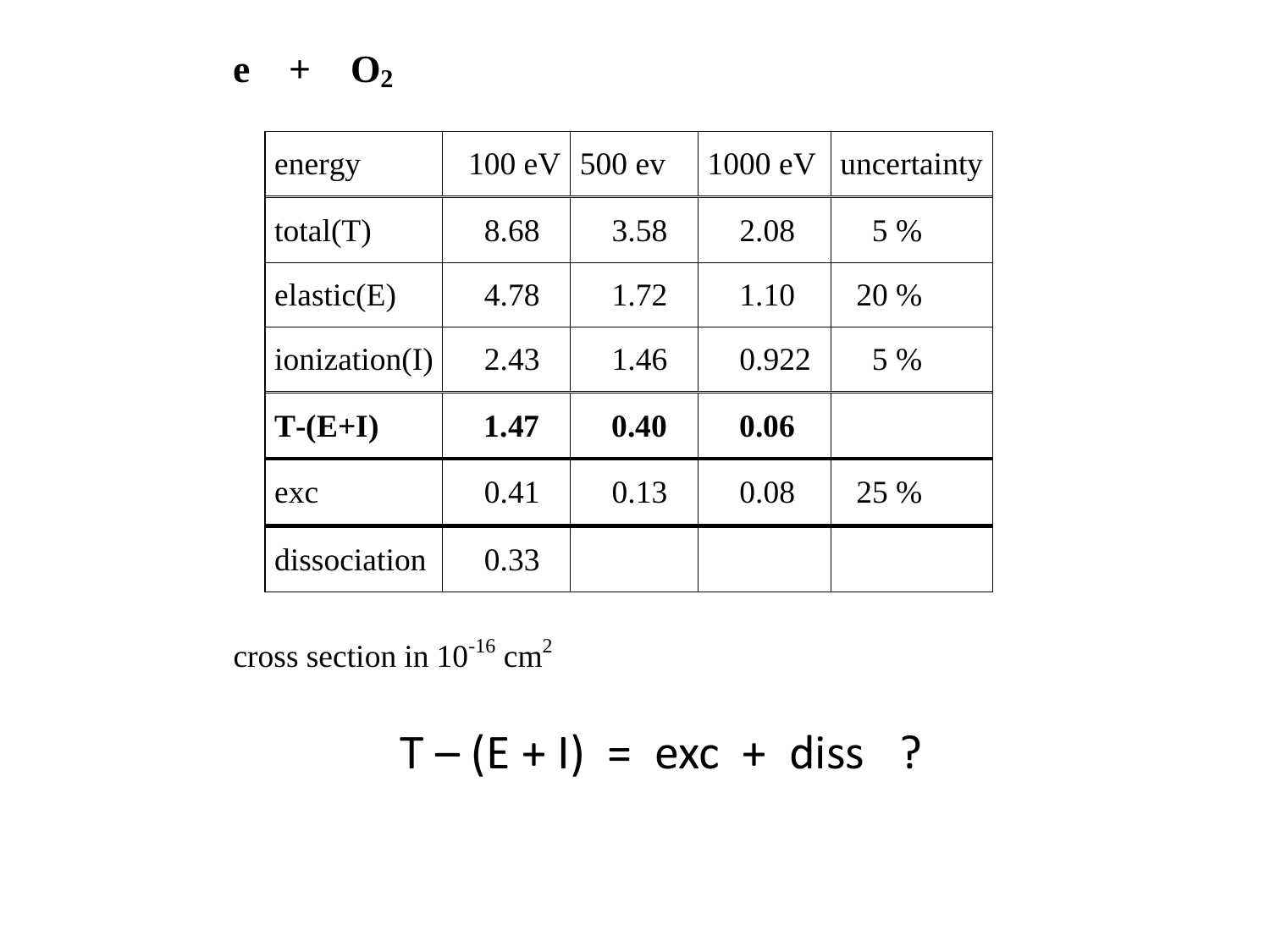## Within uncertainties of each cross section, we have

# $Q_T = \sum_S Q_S$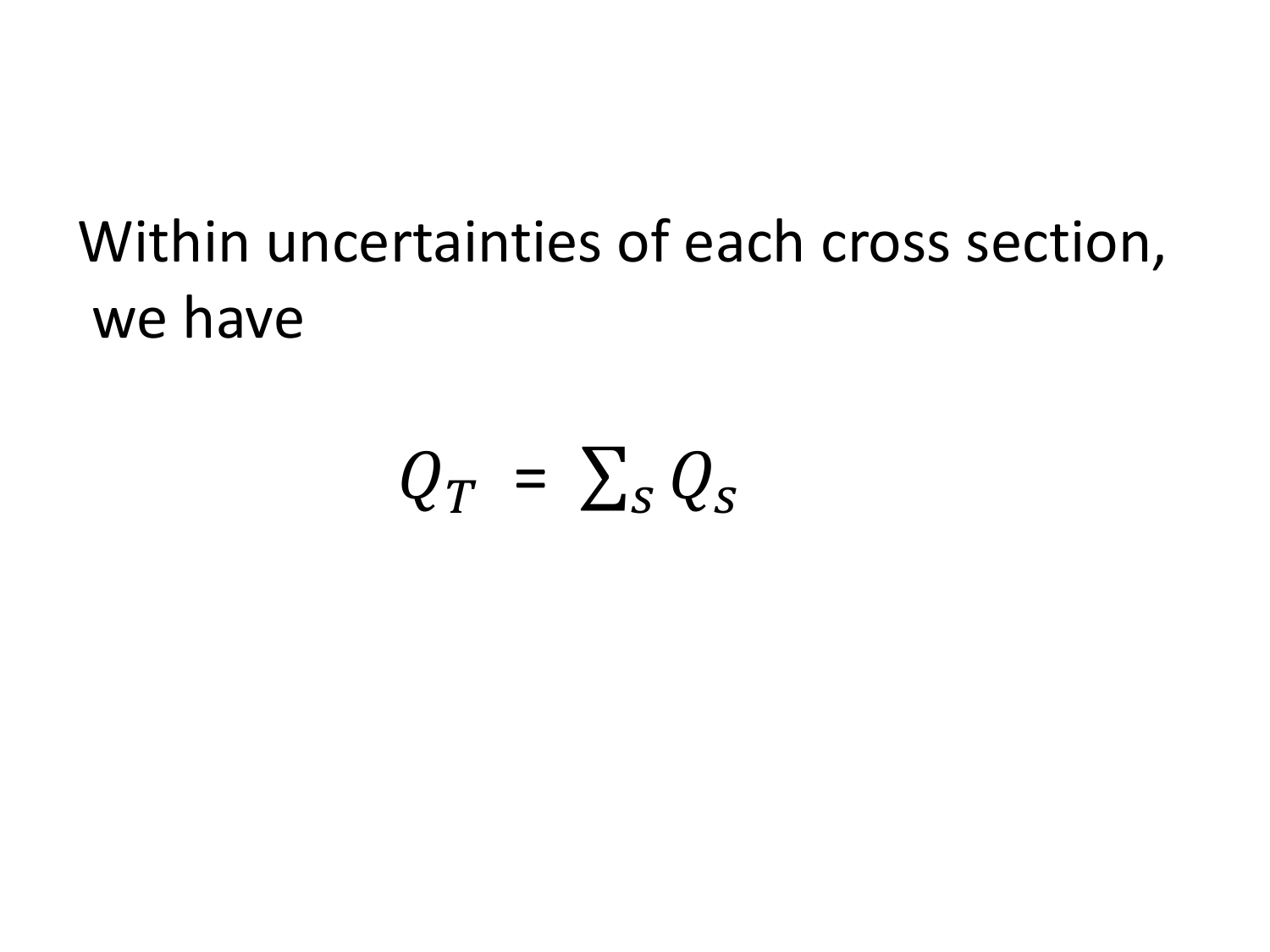To summarize,

the following points should be taken into account:

**(1) Quoted uncertainty** 

**(2) Agreement among the data obtained by different authors / methods**

- **(3) How the absolute values were determined**
- **(4) Physics involved**

**(5) Consistency between related but different quantities**

## **But one more !**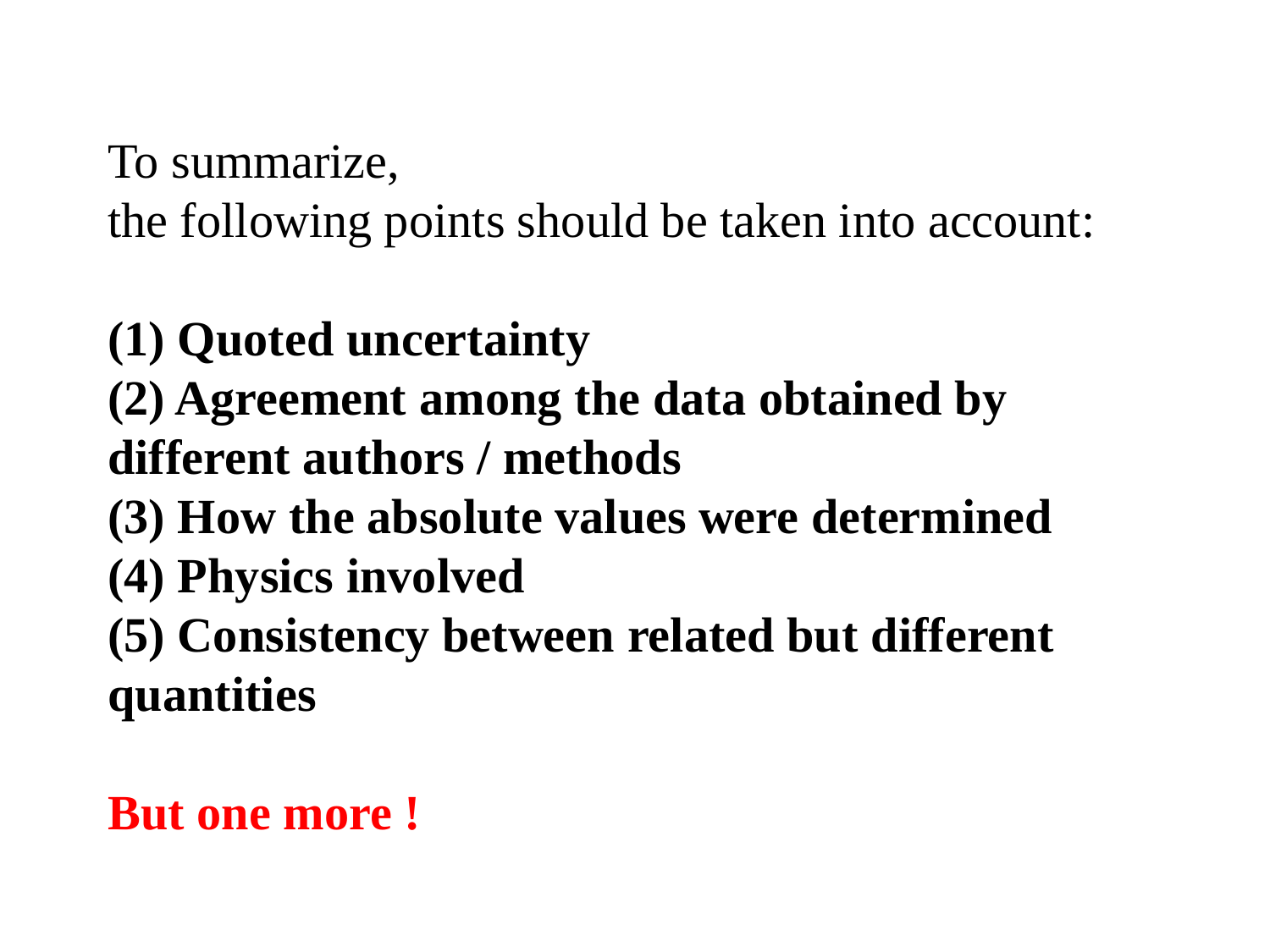### **(6) Reliability of authors**

Judged from their previous works.